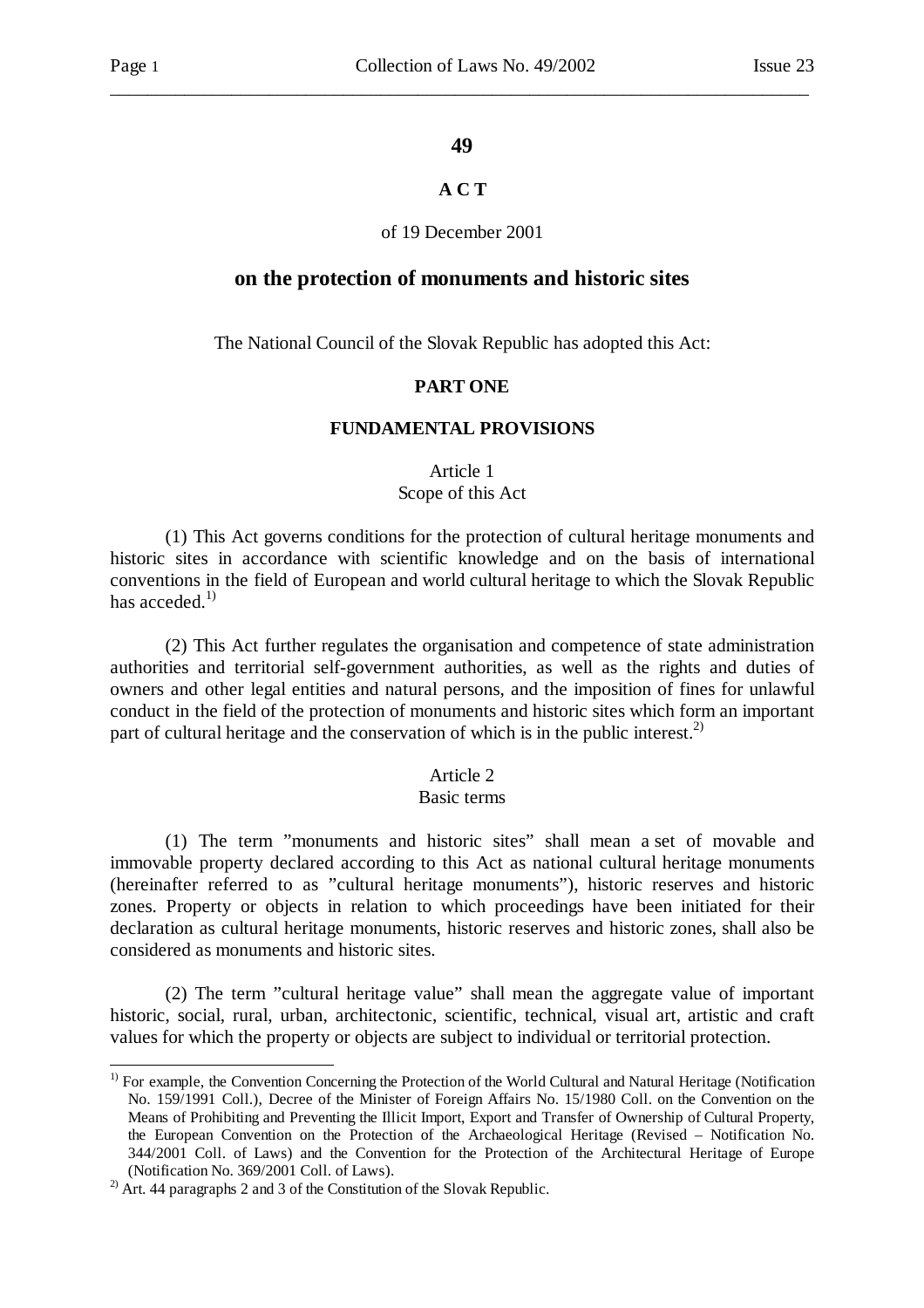(3) Pursuant to this Act, the term "cultural heritage monument" shall mean a movable object or immovable property of cultural heritage value which has been declared a cultural heritage monument for reason of its protection. In cases of archaeological finds, a nonuncovered movable object or non-uncovered immovable property discovered using methods and technologies of archaeological research may also be considered a cultural heritage monument.

\_\_\_\_\_\_\_\_\_\_\_\_\_\_\_\_\_\_\_\_\_\_\_\_\_\_\_\_\_\_\_\_\_\_\_\_\_\_\_\_\_\_\_\_\_\_\_\_\_\_\_\_\_\_\_\_\_\_\_\_\_\_\_\_\_\_\_\_\_\_\_\_\_\_\_

 (4) The term "historic site" shall mean a residential territorial unit or rural territorial unit of concentrated historic monument values or archaeological finds and archaeological sites declared as a historic reserve or historic zone for reason of their protection according to this Act.

 (5) The term "archaeological find" shall mean any movable object or immovable property which provides evidence of the life of mankind and related activities from the oldest era to modern times and is usually located in the earth, on the ground or under the water.

 (6) The term "archaeological site" shall mean a topographically definable unit with uncovered or non-uncovered archaeological finds in their original archaeological settings.

 (7) The term "protection of monuments and historic sites" shall mean the summary of activities and measures aimed at the identification, research, documentation, conservation, renovation, restoration, regeneration, use and presentation of cultural heritage monuments and historic sites.

### **PART TWO**

### **COMPETENCE OF STATE ADMINISTRATION AUTHORITIES AND TERRITORIAL SELF-GOVERNMENT AUTHORITIES IN THE FIELD OF THE PROTECTION OF MONUMENTS AND HISTORIC SITES**

#### Article 3

State administration authorities for the protection of monuments and historic sites

 The state administration authorities for the protection of monuments and historic sites are:

- a) the Ministry of Culture of the Slovak Republic (hereinafter referred to as "the Ministry");
- b) the Monuments Board of the Slovak Republic (hereinafter referred to as "the Monuments Board");
- c) Regional Monuments Boards.

l

#### Article 4 The Ministry

(1) The Ministry, as the central authority of the state administration<sup>3)</sup> for the protection of monuments and historic sites, shall:

<sup>&</sup>lt;sup>3)</sup> Act No. 575/2001 Coll. of Laws on the organisation of Government activities and on the organisation of the central state administration.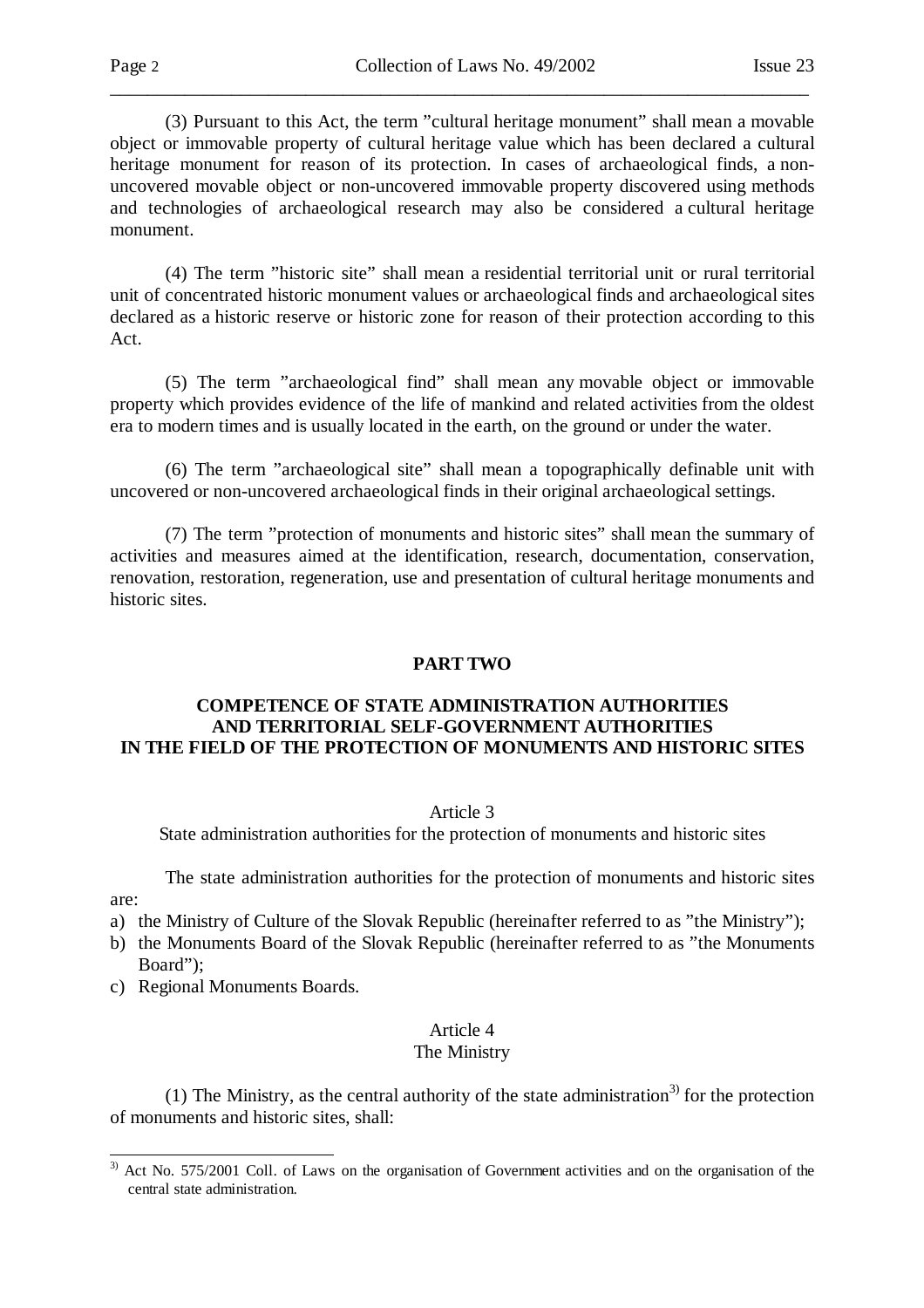a) draw up the concept for the protection of monuments and historic sites and determine the main directions and strategy for the protection of cultural heritage monuments and historic sites;

\_\_\_\_\_\_\_\_\_\_\_\_\_\_\_\_\_\_\_\_\_\_\_\_\_\_\_\_\_\_\_\_\_\_\_\_\_\_\_\_\_\_\_\_\_\_\_\_\_\_\_\_\_\_\_\_\_\_\_\_\_\_\_\_\_\_\_\_\_\_\_\_\_\_\_

- b) submit to the Government of the Slovak Republic (hereinafter referred to as the "Government") strategic proposals and recommendations for the solution of fundamental issues of the conservation, renovation, use and presentation of monuments and historic sites;
- c) control the activities of the Monuments Board;
- d) direct and control state administration activities in the field of protection of monuments;
- e) carry out central state supervision in the field of protection of monuments through its Inspection of Monuments and Historic Sites;
- f) review decisions of the Monuments Board issued under administrative proceedings;
- g) set conditions for a grant-based and multi-sourced system of financing for the conservation and renovation of cultural heritage monuments.

(2) In carrying out its tasks, the Ministry shall

- a) co-operate with the central authorities of the state administration that participate in fulfilling tasks in the field of the protection of monuments and historic sites, with territorial self-government authorities, and with professional and research institutions;
- b) co-ordinate international co-operation and the process of integration into international structures in the field of the protection of monuments and historic sites.

# Article 5

Inspection of Monuments and Historic Sites of the Ministry

 (1) The Inspection of Monuments and Historic Sites of the Ministry (hereinafter referred to as "the Inspection") shall

- a) supervise under central state supervision whether competent authorities in the field of the protection of monuments and historic sites apply the provisions of this Act and the generally binding regulations adopted for its implementation;
- b) supervise compliance by owners of cultural heritage monuments, legal entities and natural persons with this Act and the generally binding regulations adopted for its implementation and their adherence to decisions issued by authorities for the protection of monuments and historic sites;
- c) supervise the status of cultural heritage monuments and compliance with the conditions for the protection of cultural heritage monuments and historic sites and impose duties on the authorities for the protection of monuments and historic sites to remedy deficiencies found during supervision;
- d) control the fulfilment of measures taken for the remedy of deficiencies.

 (2) In carrying out its tasks, the Inspection of Monuments and Historic Sites shall cooperate mainly with the Monuments Board, Regional Monuments Boards, municipalities, other control authorities<sup>4)</sup>, authorities involved in criminal proceedings<sup>5)</sup> and other authorities and legal entities. All authorities and legal entities whose activities concern the interests protected by this Act shall provide the Inspection of Monuments and Historic Sites with the required information and all necessary interaction.

l <sup>4)</sup> Act of the National Council of the Slovak Republic No. 10/1996 Coll. of Laws on the control of the state administration.

<sup>5)</sup> Code of Criminal Procedure.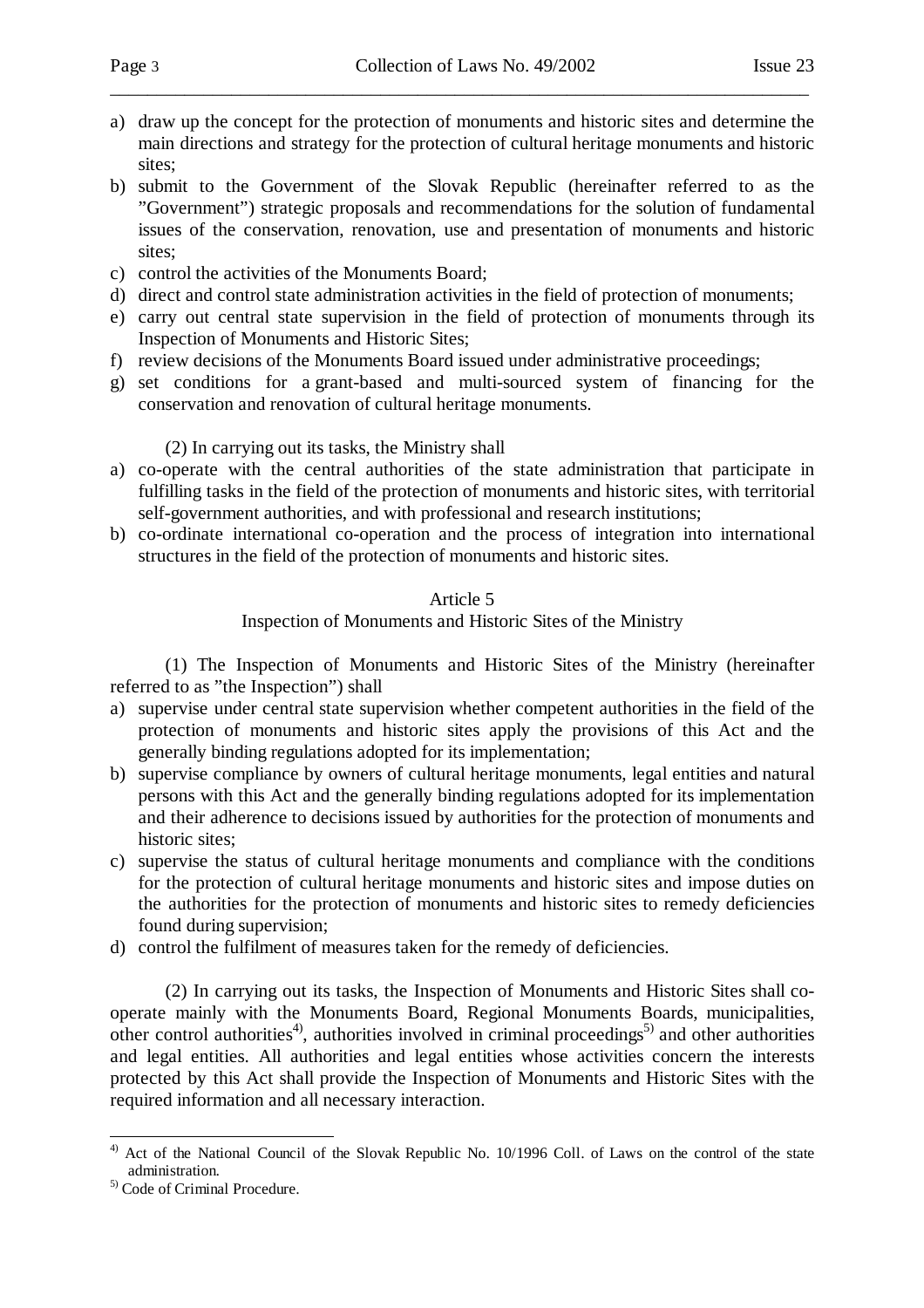# Article 6

\_\_\_\_\_\_\_\_\_\_\_\_\_\_\_\_\_\_\_\_\_\_\_\_\_\_\_\_\_\_\_\_\_\_\_\_\_\_\_\_\_\_\_\_\_\_\_\_\_\_\_\_\_\_\_\_\_\_\_\_\_\_\_\_\_\_\_\_\_\_\_\_\_\_\_

# Monuments Council

 (1) The Monuments Council is a professional advisory and initiative body of the Ministry for fundamental issues concerning the protection of monuments and historic sites.

 (2) The Monuments Council shall discuss and assess concepts and strategies for the protection of monuments and historic sites and fundamental issues of their conservation, renovation, restoration, regeneration, use and presentation.

 (3) The members of the Monuments Council shall be appointed and recalled by the Minister of Culture of the Slovak Republic (hereinafter referred to as the "Minister"), who shall appoint them from among professionals engaged in the protection of monuments and historic sites who are designated by professional organisations and research institutions, in particular by universities and the research institutes of the Slovak Academy of Sciences.<sup>6)</sup>

(4) The term of office for members of the Monuments Council shall be three years.

 (5) Membership of the Monuments Council shall be voluntary and non-transferrable. Members of the Monuments Council shall be entitled to reimbursement for all expenditures related to their membership according to special regulations.<sup>7)</sup>

 (6) Details of the activities of the Monuments Council shall be governed by its Statutes issued by the Ministry.

# Article 7

# Archaeological Council

 (1) The Archaeological Council is a professional advisory and co-ordination body of the Ministry for archaeological research, archaeological finds and archaeological sites.

(2) The Archaeological Council shall in particular

- a) consider applications from legal entities for the issue of authorisations to engage in archaeological research;
- b) evaluate the conditions and the quality of the research carried out;
- c) co-ordinate the performance of important archaeological research for which it shall reserve the right of assessment.

 (3) Members of the Archaeological Council shall be appointed and recalled by the Minister, who shall appoint them from among professionals in the field of archaeology designated by the Archaeological Institute of the Slovak Academy of Sciences (hereinafter referred to as "the Archaeological Institute"), universities, the Monuments Board, the Slovak National Museum and/or other museums.

(4) The term of office for members of the Archaeological Council shall be three years.

 $<sup>6)</sup>$  Act of the Slovak National Council No. 74/1963 Coll. on the Slovak Academy of Sciences as amended by</sup> subsequent regulations.

 $\frac{7}{1}$  Act No. 119/1992 Coll. on the refund of travel expenditures as amended by subsequent regulations.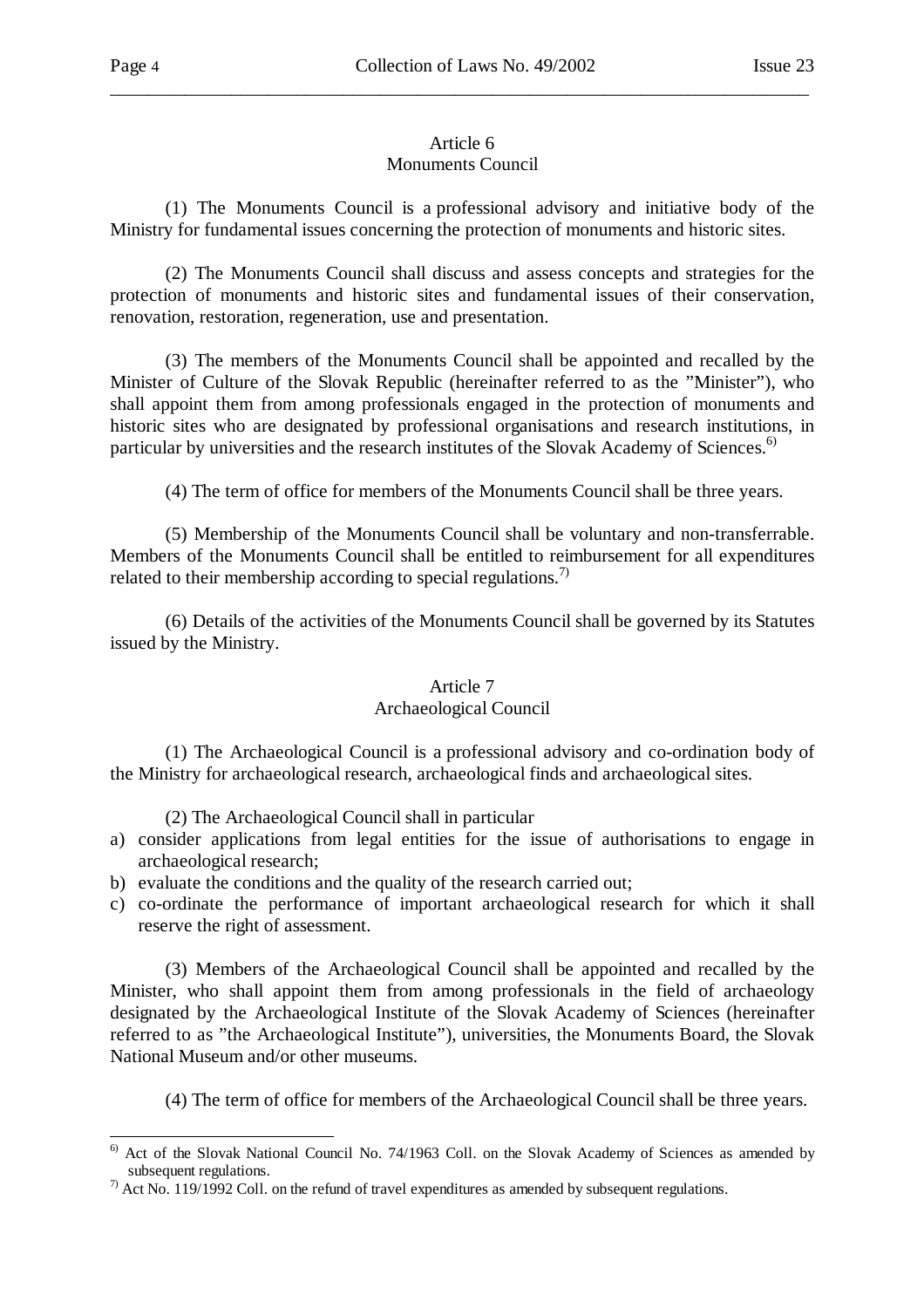(5) Membership of the Archaeological Council shall be voluntary and nontransferrable. Members of the Archaeological Council shall be entitled to reimbursement of all expenditures related to their membership according to special regulations.<sup>7)</sup>

\_\_\_\_\_\_\_\_\_\_\_\_\_\_\_\_\_\_\_\_\_\_\_\_\_\_\_\_\_\_\_\_\_\_\_\_\_\_\_\_\_\_\_\_\_\_\_\_\_\_\_\_\_\_\_\_\_\_\_\_\_\_\_\_\_\_\_\_\_\_\_\_\_\_\_

 (6) Details of activities of the Archaeological Council shall be governed by its Statutes issued by the Ministry.

### Article 8

# Committee for the verification of special professional qualifications for carrying out research on monuments and historic sites

 (1) The Committee for the verification of special professional qualifications for carrying out research on monuments and historic sites (hereinafter referred to as "the Committee") is an advisory body of the Ministry for verification of the special professional qualifications of natural persons authorised to carry out the research of monuments and historic sites.

(2) The Committee shall mainly

- a) consider applications by natural persons for obtaining special professional qualifications according to Art. 35 par. 3;
- b) submit proposals to the Ministry for granting authorisations on special professional qualifications for carrying out research on monuments.

 (3) Members of the Committee shall be appointed and recalled by the Minister, who shall appoint them from among professionals in the field of individual types of research of monuments and historic sites, the field of the protection of monuments and historic sites, or the field of law.

 (4) Details of Committee activities shall be stipulated by a generally binding legal regulation adopted by the Ministry.

#### Article 9

Establishment, organisation and competence of the Monuments Board of the Slovak Republic and Regional Monuments Boards

 (1) The Monuments Board of the Slovak Republic (Art. 3) and Regional Monuments Board are established for the performance of special state administration in the field of the protection of monuments and historic sites.

 (2) The Monuments Board is a legal entity having its seat in Bratislava. The Monuments Board is a state budgetary organisation<sup>8)</sup> linked financially to the budget of the Ministry, and which under its competence shall ensure wage funds and material means for the Regional Monuments Boards and shall be the employer for the employees working in the Regional Monuments Boards.

l <sup>8)</sup> Art. 21 par. 1 of Act of the National Council of the Slovak Republic No. 303/1995 Coll. of Laws on budgetary rules as amended by Act No. 348/1999 Coll. of Laws.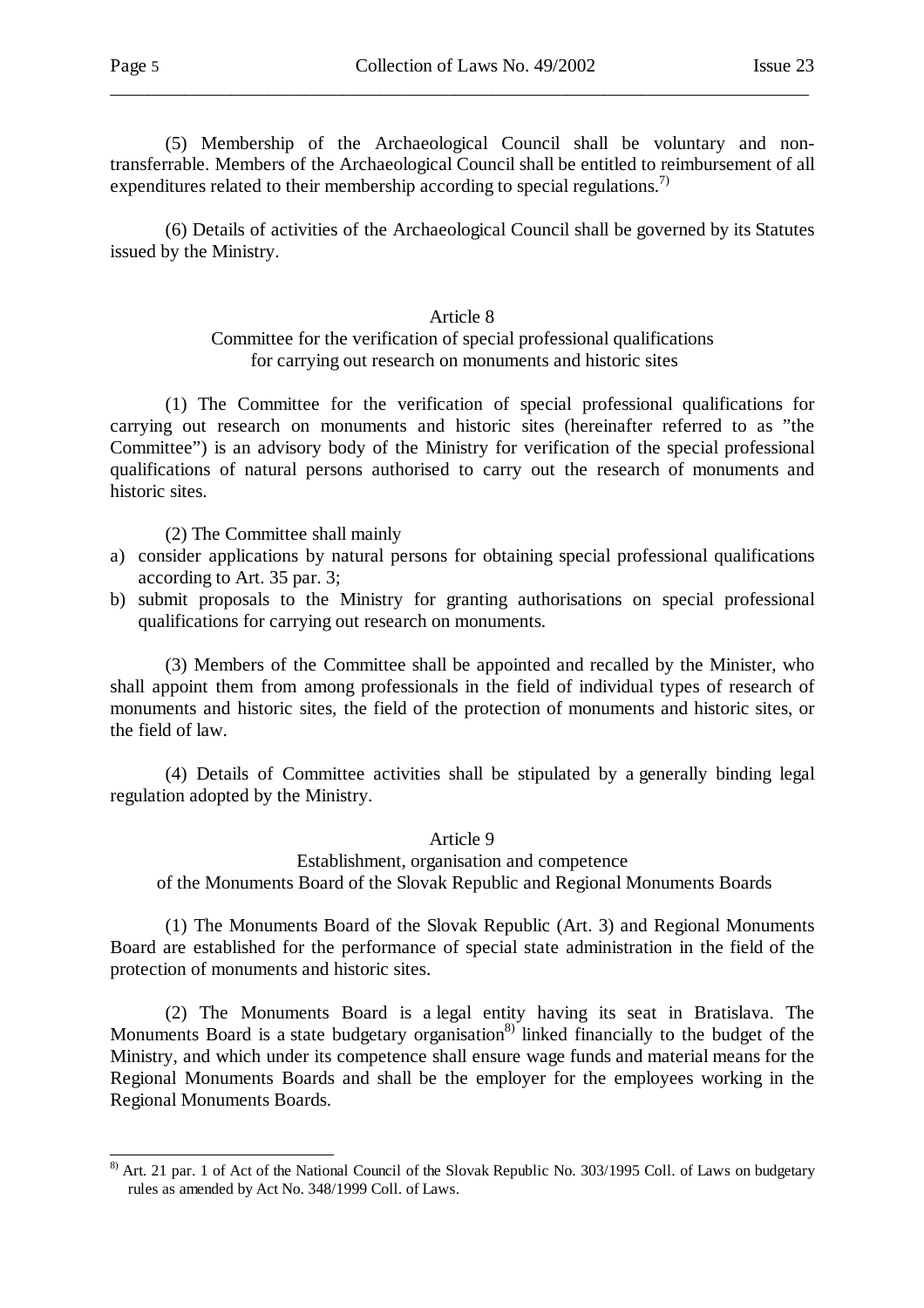(3) The Monuments Board shall perform state administration with competency throughout the territory of Slovakia in issues entrusted to the Board by this Act.

\_\_\_\_\_\_\_\_\_\_\_\_\_\_\_\_\_\_\_\_\_\_\_\_\_\_\_\_\_\_\_\_\_\_\_\_\_\_\_\_\_\_\_\_\_\_\_\_\_\_\_\_\_\_\_\_\_\_\_\_\_\_\_\_\_\_\_\_\_\_\_\_\_\_\_

 (4) The Monuments Board shall be governed by a Director General responsible for its activities, and who shall be appointed and recalled by the Minister after consulting the Monuments Board.

 (5) The Regional Monuments Boards shall perform state administration within their respective territorial units, which are the same as the territories of the regions.

 (6) The Regional Monuments Boards shall act and take decisions on administrative legal matters independently.

 (7) The Regional Monuments Boards shall be governed by directors responsible for their activities, and who shall be appointed and recalled by the Director General of the Monuments Board.

 (8) The Monuments Board and Regional Monuments Boards shall exercise state supervision over compliance with the provisions of this Act and the generally binding regulations adopted for its implementation, supervision over compliance with valid decisions taken by them and, under their scope of competence, they shall take decisions for remedying deficiencies.

### Article 10

#### Monuments Board

 (1) The Monuments Board shall execute state administration as the second instance authority in the field of the protection of monuments and historic sites concerning matters decided in the first instance by Regional Monuments Boards.

(2) The Monuments Board shall

- a) govern and control the performance of the state administration in the field of the protection of monuments and historic sites by Regional Monuments Boards;
- b) resolve and co-ordinate professional and research tasks and develop theories and methodologies for the protection of monuments and historic sites;
- c) monitor the status of monuments and historic sites and the conditions for their protection;
- $\overrightarrow{d}$  take decisions in administrative proceedings<sup>9)</sup> as the first instance authority on matters entrusted to the Board by this Act in the field of the protection of monuments and historic sites;
- e) take decisions on appeals against decisions by Regional Monuments Boards and review their decisions outside appellate procedures;
- f) act as administrator for the respective part of the state information system;
- g) keep special records (an archive) in the field of the protection of monuments and historic sites; $^{10}$
- h) ensure the development of theories and methodologies for restoration, and establish educational, development, analytical and technological working places and laboratories;
- i) ensure research and restoration works as a special-purpose State aid for cultural heritage monuments in danger,

<sup>&</sup>lt;sup>9)</sup> Art. 5 par. 1 of Act No. 71/1967 Coll. on Administrative Proceedings (Code of Administrative Proceedings)

<sup>&</sup>lt;sup>10)</sup> Act of the Slovak National Council No. 149/1975 Coll. on archives as amended by subsequent regulations.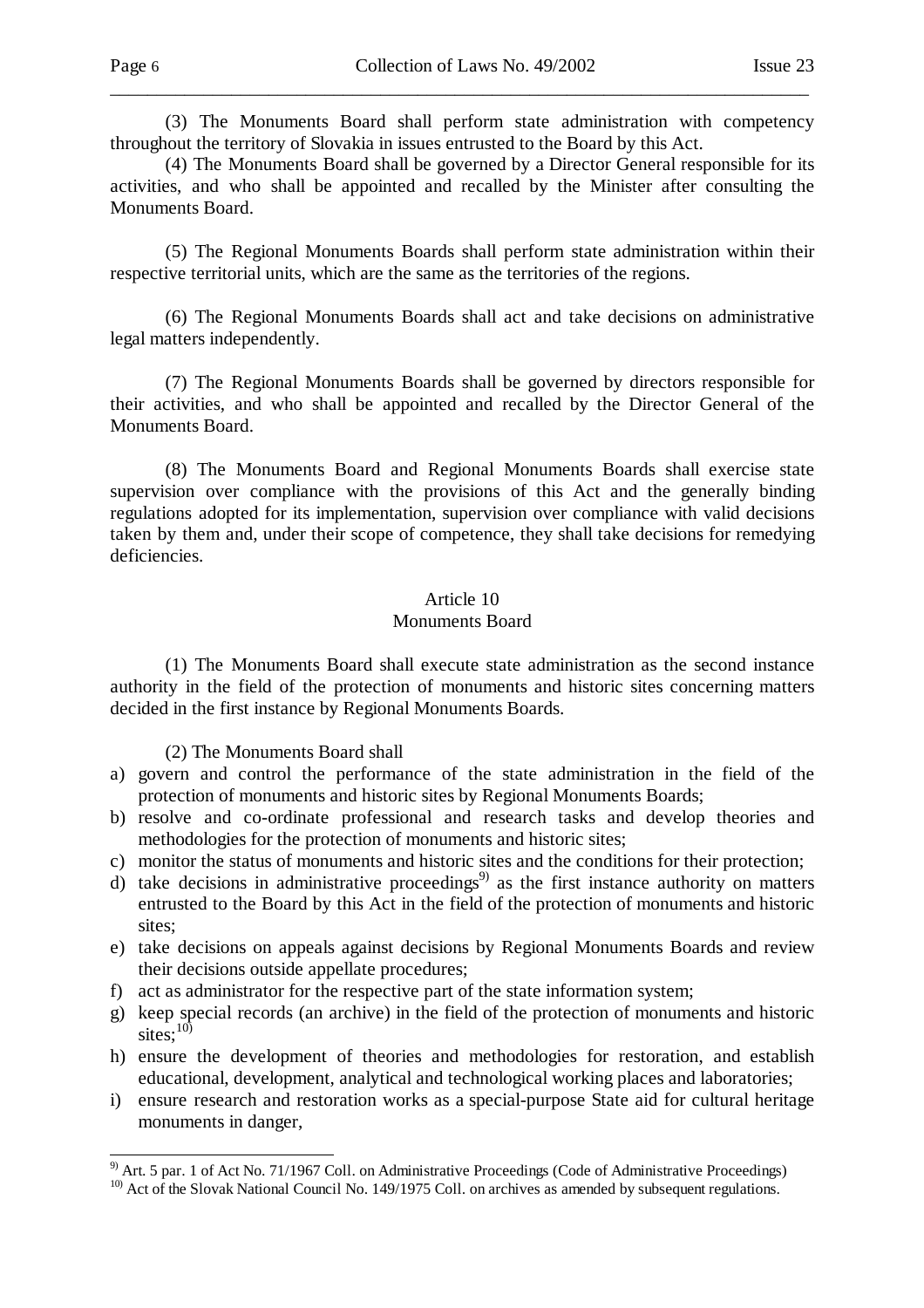j) carry out and co-ordinate documentation, educational, editorial and promotional activities;

\_\_\_\_\_\_\_\_\_\_\_\_\_\_\_\_\_\_\_\_\_\_\_\_\_\_\_\_\_\_\_\_\_\_\_\_\_\_\_\_\_\_\_\_\_\_\_\_\_\_\_\_\_\_\_\_\_\_\_\_\_\_\_\_\_\_\_\_\_\_\_\_\_\_\_

- k) provide professional and methodological assistance to Regional Monuments Boards,
- l) co-operate with civic associations and foundations established in order to protect, use and present monuments and historic sites,
- m) take part in international projects for the protection and renovation of cultural heritage monuments and historic sites and co-operate with international organisations and partner institutions abroad.

### Article 11

# Regional Monuments Boards

 (1) Regional Monuments Boards are the first instance competent administrative authorities to take decisions on the rights and duties of legal entities and natural persons in the field of the protection of monuments and historic sites in all cases where this Act does not stipulate otherwise.

### (2) Regional Monuments Boards shall

- a) monitor the status and use of monuments and execute state supervision over the protection of monuments and historic sites;
- b) draw up documents connected with the preparation of urban and regional planning documentation for the competent state administration authorities, and co-operate with them on the preparations of project and restoration documentation for the conservation and renovation of monuments and historic sites;
- c) provide regional and district state administration offices, on their request, as well as selfgoverning regions and municipalities<sup>11)</sup> with extracts from the Central Register of Monuments and Historic Sites (hereinafter referred to as "the Central Register") according to their territorial districts;
- d) direct the activities of legal entities and natural persons aimed at the conservation, renovation and use of monuments and historic sites and provide them with professional and methodological assistance;
- e) ensure, in necessary cases, temporary professional custody of movable cultural heritage monuments;
- f) provide municipalities with methodological and professional assistance in keeping records on the local sights of these municipalities;
- g) monitor compliance with this Act and take measures to remedy deficiencies in the protection of monuments and historic sites;
- h) impose fines according to Arts. 42 and 43.

l

# Article 12

# Authorisations and duties of persons performing state supervision in the field of the protection of monuments and historic sites

 (1) Persons who according to Articles 5, 10 and 11 fulfil tasks of the state administration in the field of the protection of monuments and historic sites, shall be entitled to

<sup>&</sup>lt;sup>11)</sup> Act No. 302/2001 Coll. of Laws on the self-government of higher territorial units (the so-called Act on Self-Governing Regions).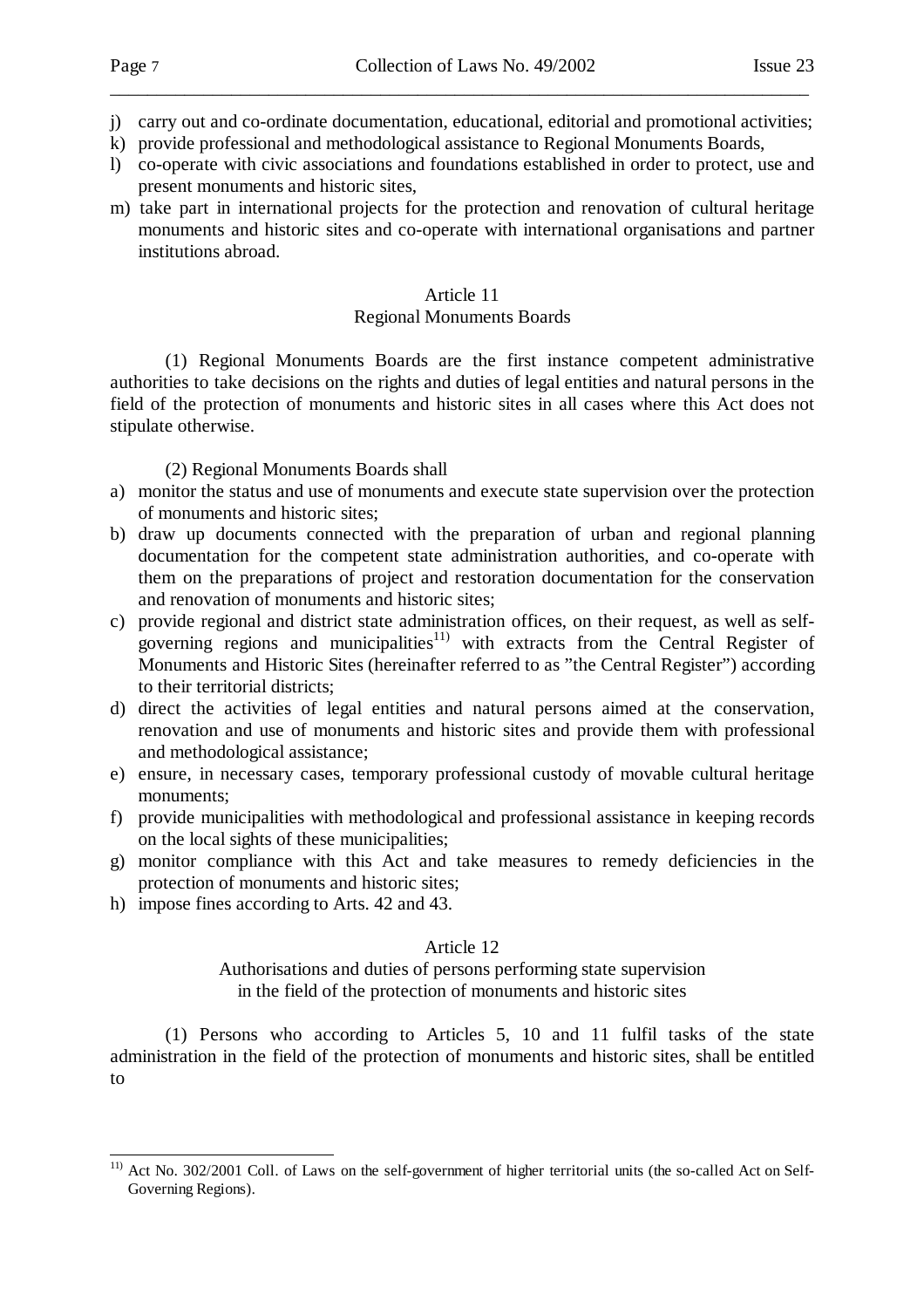a) enter the premises of immovable cultural heritage monuments; this right is only with the consent of those who reside there<sup>12)</sup> in cases where these monuments are residential premises;

\_\_\_\_\_\_\_\_\_\_\_\_\_\_\_\_\_\_\_\_\_\_\_\_\_\_\_\_\_\_\_\_\_\_\_\_\_\_\_\_\_\_\_\_\_\_\_\_\_\_\_\_\_\_\_\_\_\_\_\_\_\_\_\_\_\_\_\_\_\_\_\_\_\_\_

b) require the submission of a movable cultural heritage monument for research purposes or in order to prevent serious damage or the destruction of such a cultural heritage monument.

(2) When performing state supervision, the persons referred to in paragraph 1 shall

- a) produce their service cards and written credentials from the Ministry, Monuments Board or Regional Monuments Board on whose instructions they are authorised to perform the supervision;
- b) preserve confidentiality on matters learned when performing state supervision.

### Article 13 Self-Governing Regions

 Each self-governing region shall ensure suitable conditions within its territory for the protection of monuments and historic sites, deliver opinions on proposals for the declaration and repealing of the declaration of historic sites, and co-operate with state administration authorities in the field of the protection of monuments and historic sites $^{13}$  in the conservation, renovation and use of cultural heritage monuments and historic sites.

# Article 14

# The Municipality

 (1) Each municipality shall ensure the conditions necessary for the conservation, protection, renovation and use of monuments and historic sites situated on the territory of the municipality. $14$ )

(2) The municipality shall

- a) ensure that owners of cultural heritage monuments act in compliance with this Act;
- b) co-ordinate the construction of technical infrastructure in settlements where historic sites are situated;
- c) co-operate in safeguarding the treatment of street fixtures and street furnishings, small sized architectural elements, protected historical green areas, street lighting and advertising facilities in such a way that they are in compliance with the intentions for the conservation and application of cultural heritage values of the site concerned;
- d) support initiatives by citizens and civic associations aimed at the protection of monuments and historic sites,
- e) keep records on monuments and historic sites situated on the territory of the municipality on the basis of extracts from the Central Register.

l  $12)$  Art. 21 par. 1 of the Constitution of the Slovak Republic.

<sup>13)</sup> Art. 7 of Act No. 302/2001 Coll. of Laws.

<sup>&</sup>lt;sup>14)</sup> Art. 2 par. 1 of Act of the Slovak National Council No. 369/1990 Coll. on municipalities.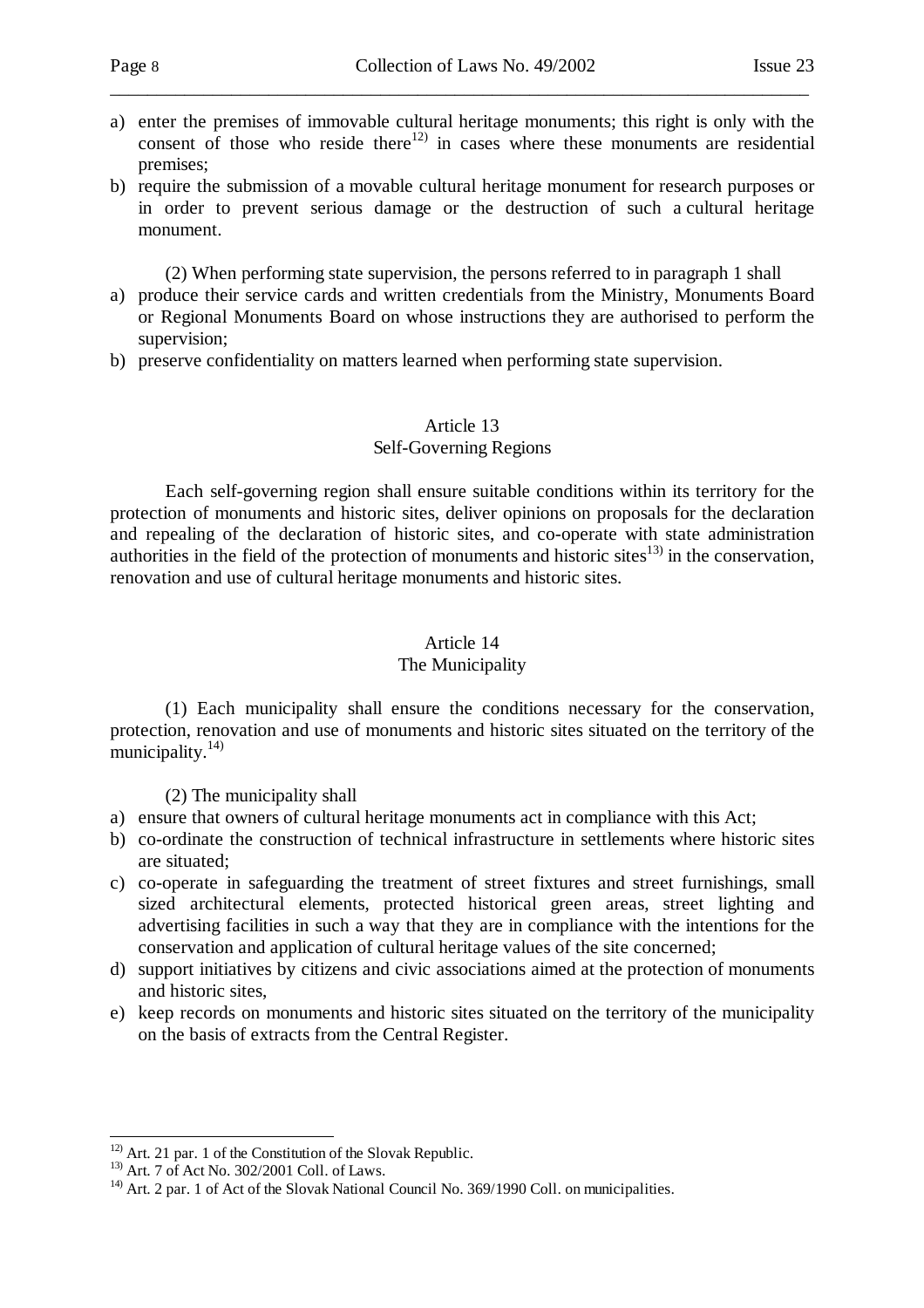(3) The municipality may create resources for financial contributions to the owners for the conservation and renovation of cultural heritage monuments situated on the territory of the municipality.

\_\_\_\_\_\_\_\_\_\_\_\_\_\_\_\_\_\_\_\_\_\_\_\_\_\_\_\_\_\_\_\_\_\_\_\_\_\_\_\_\_\_\_\_\_\_\_\_\_\_\_\_\_\_\_\_\_\_\_\_\_\_\_\_\_\_\_\_\_\_\_\_\_\_\_

 (4) The municipality may decide on the establishment and professional keeping of records on local sights situated in the municipality. Besides movable objects and immovable property, records on sights can also include combined works of nature and man, historic events, street names, and geographical and cadastral names pertaining to the history and personalities of the municipality. The municipality shall submit the list of recorded sights to the respective Regional Monuments Board for professional and documentation purposes. In cases where the list contains also immovable property, it shall also be submitted to the competent building authority.

### **PART THREE**

# **MONUMENTS AND HISTORIC SITES AND PROTECTIVE ZONE**

# Article 15 Declaration of Cultural Heritage Monuments

 (1) The Ministry shall declare a movable object or immovable property of cultural heritage value as a cultural heritage monument on a proposal from the Monuments Board.

 (2) The Monuments Board shall prepare a proposal for the declaration of an object or property as a cultural heritage monument on its own initiative or on the initiative of a legal entity or physical person and, in justifiable cases, in co-operation with research institutes of the Slovak Academy of Sciences<sup>6)</sup> and other professional and scientific institutions.<sup>15)</sup>

 (3) The owner of the movable object or immovable property proposed for declaration as a cultural heritage monument shall be a party to the procedure. In cases where the immovable property is to be declared a cultural heritage monument, the respective building authority and municipality concerned are also parties to the procedure.

 (4) The owner of the object proposed for declaration as a cultural heritage monument shall

- a) from the moment of delivery of the notification of the initiation of the procedure, protect the object from any damage, destruction or theft, and notify the Ministry of each intended or realised change in its ownership;
- b) provide, on written demand from the Monuments Board, all necessary data on the object or enable authorised persons to survey the object with the aim of drawing up professional documentation.

 (5) The Ministry shall without delay send a valid decision on the declaration or rejection of the declaration of the object as a cultural heritage monument to the owner of the object, the Monuments Board and, in cases where the immovable property is declared a

<sup>&</sup>lt;sup>15)</sup> Act No. 115/1998 Coll. of Laws on museums and art galleries and on the protection of valuable objects for museums and art galleries.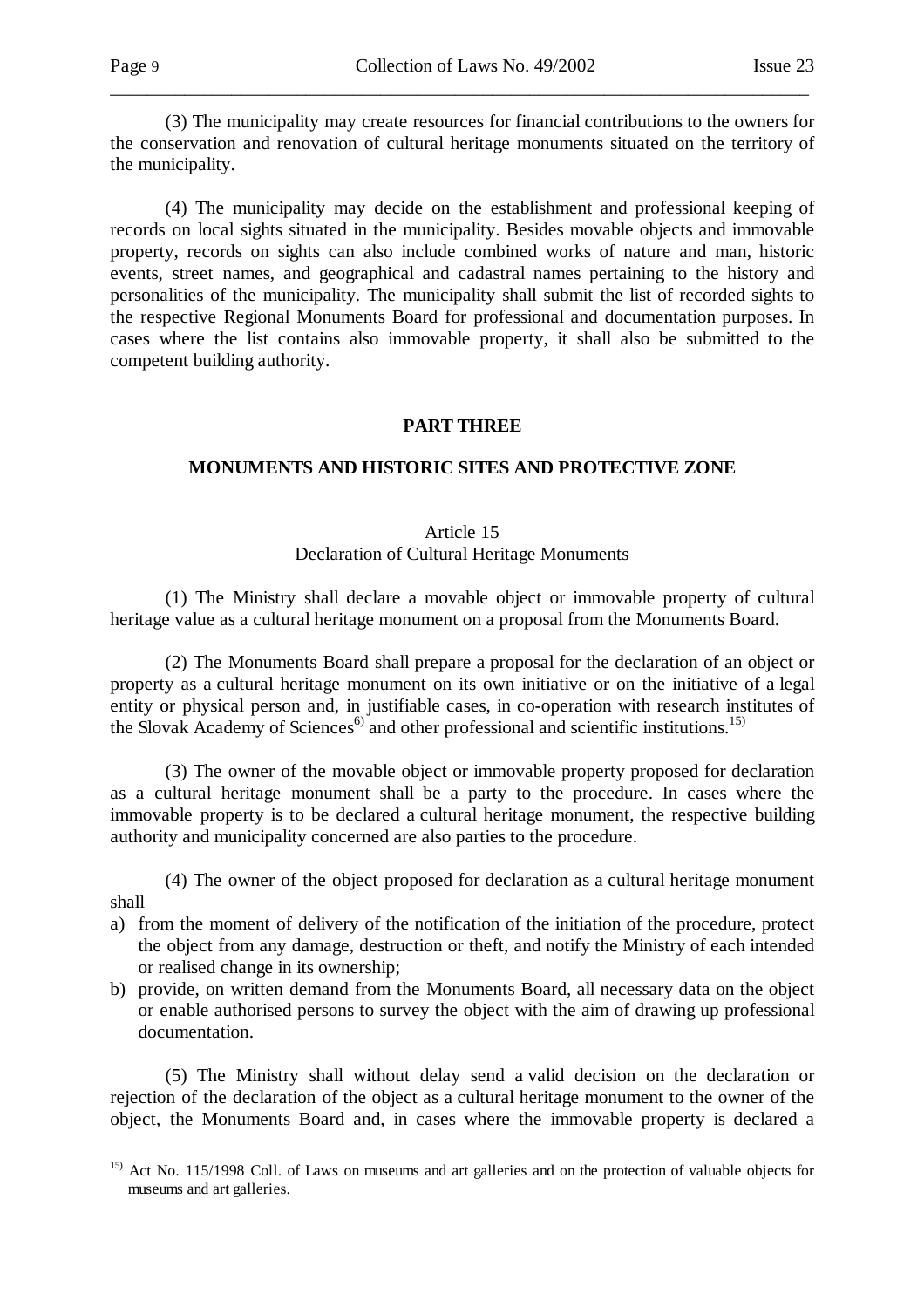cultural heritage monument, also to the respective building authority and municipality concerned. The Ministry shall also send the notice on the entry into force of the decision on the declaration of immovable property as a cultural heritage monument to the Cadastral Office. $16$ 

\_\_\_\_\_\_\_\_\_\_\_\_\_\_\_\_\_\_\_\_\_\_\_\_\_\_\_\_\_\_\_\_\_\_\_\_\_\_\_\_\_\_\_\_\_\_\_\_\_\_\_\_\_\_\_\_\_\_\_\_\_\_\_\_\_\_\_\_\_\_\_\_\_\_\_

#### Article 16 Declaration of Protected Historic Reserves

 (1) A historic reserve is a territory with a homogenous historic residential arrangement and a massive concentration of immovable cultural heritage monuments, or territory with groups of significant archaeological finds and archaeological sites which can be topographically definable.

 (2) Each historic reserve shall be declared by the Government on a proposal from the Ministry in the form of a regulation which specifies it territory. The proposal for the declaration of a historic reserve shall be prepared by the Monuments Board in co-operation with competent territorial self-government authorities.

### Article 17

### Declaration of Protected Historic Zones

 (1) A historic zone is a territory with a historical residential arrangement, a territory of cultural heritage landscape of cultural heritage values, or a territory with archaeological finds and archaeological sites which can be topographically definable.

 (2) Each historic zone shall be declared by the Ministry on a proposal from the Monuments Board in the form of a decision which shall specify its territory. The parties to the procedure shall be informed of the decision through a public notice.

# Article 18

# Declaration of Protective zones

 (1) The protective zone is the territory determined for the protection and controlled development of the area or surroundings of an immovable cultural heritage monument, historic reserve or historic zone.

 (2) The protective zone shall be declared by the Monuments Board in agreement with the competent building authority in the form of a decision which specifies its territory. The parties to the procedure shall be informed of the decision by public notice.

#### Article 19

 The Monuments Board shall send all necessary data to the Cadastral Office within 30 days of the entry into force of the decision on the declaration of the territory as a historic reserve, historic zone or protective zone.

<sup>&</sup>lt;sup>16)</sup> Art. 6 par. 1 point e) of Act of the National Council of the Slovak Republic No. 162/1995 Coll. of Laws on cadastre of real estates and on the incorporation of proprietary and other rights to real estates (the Cadastral Act).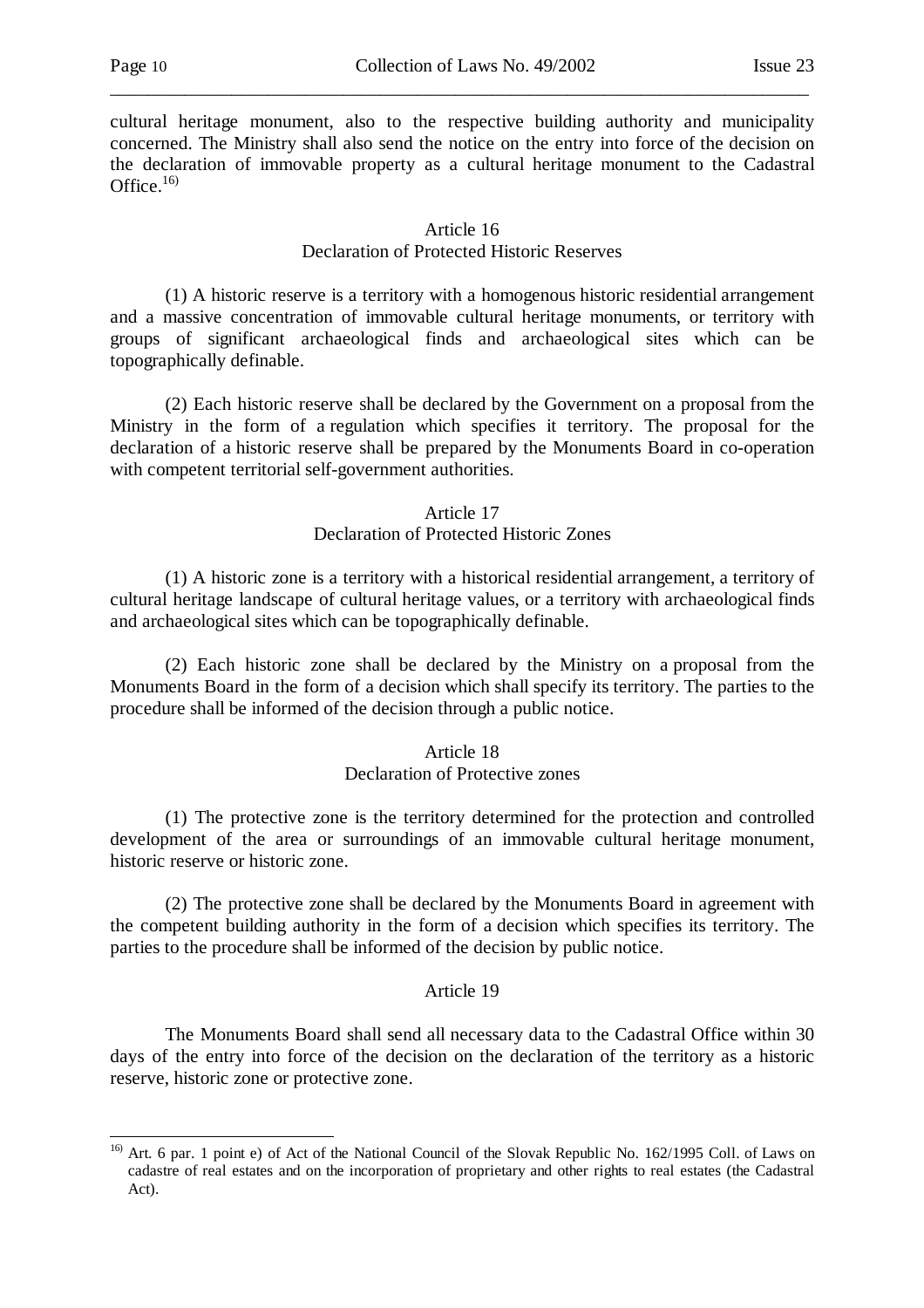# Article 20 Amendment or Repeal of Declarations of Cultural Heritage Monuments and Historic Sites

\_\_\_\_\_\_\_\_\_\_\_\_\_\_\_\_\_\_\_\_\_\_\_\_\_\_\_\_\_\_\_\_\_\_\_\_\_\_\_\_\_\_\_\_\_\_\_\_\_\_\_\_\_\_\_\_\_\_\_\_\_\_\_\_\_\_\_\_\_\_\_\_\_\_\_

 (1) In cases where new circumstances occur, the authority that declared a cultural heritage monument according to Art. 15 par.1 or historic reserve according to Art. 16 par. 2 or historic zone according to Art. 17 par. 2 can change this decision on a proposal from the Monuments Board that is in the public interest, or repeal it in cases where cultural heritage values have ceased to exist.

 (2) The competent authority may stipulate justifiable conditions in their decision to change or repeal the declaration according to Articles 15 and 17; the costs of fulfilment shall be born by the applicant or person in whose interest the declaration is to be changed or repealed.

 (3) The Monuments Board shall draw up a proposal to change or repeal the declaration on a proposal by a legal entity, natural person or on its own initiative. In reasonable circumstances, the Monuments Board shall require the opinion of the Slovak Academy of Sciences on the proposal; if the change or repeal concerns the declaration of immovable cultural heritage monuments, historic reserve or historic zone, the opinion of the municipality shall also be required.

 (4) The competent authority for the protection of monuments and historic sites shall also send the decision referred to in paragraph 1 to the authorities that were sent the decision on the declaration.

# Article 21 Inclusion in the World Heritage List

 (1) The Ministry can, on its own initiative or on a proposal from the Monuments Board or other legal entity or natural person, make a proposal for the inclusion of a cultural heritage monument or historic site in the World Heritage List under the conditions stipulated in the international convention. $17$ 

 (2) The Ministry shall notify inclusion in the World Heritage List in the Collection of Laws of the Slovak Republic.

# Article 22

# Central Register

(1) The Central Register shall be kept by the Monuments Board.

(2) The Central Register shall consist of

- a) the register of movable cultural heritage monuments;
- b) the register of immovable cultural heritage monuments;
- c) the register of protected historic reserves;
- d) the register of protected historic zones.

l

 $17)$  Convention Concerning the Protection of World Cultural and Natural Heritage (Notification No. 159/1991 Coll.).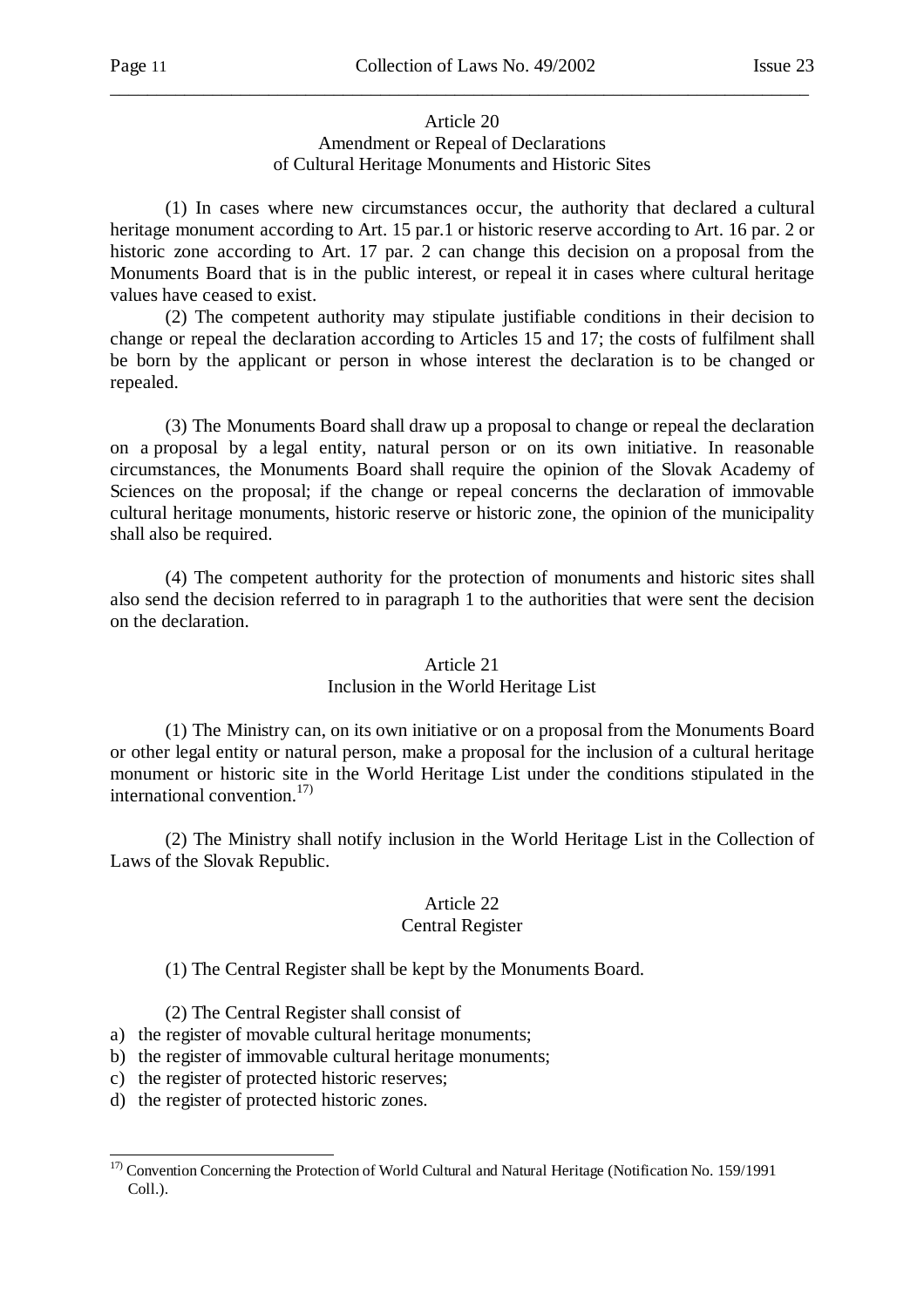(3) The Monuments Board shall enter a new record in the central register no later than 30 days following the declaration of the object as a cultural heritage monument or following the declaration of a historic site as a protected historic reserve or protected historic zone. The registration of a cultural heritage monument shall be notified to its owner without delay.

\_\_\_\_\_\_\_\_\_\_\_\_\_\_\_\_\_\_\_\_\_\_\_\_\_\_\_\_\_\_\_\_\_\_\_\_\_\_\_\_\_\_\_\_\_\_\_\_\_\_\_\_\_\_\_\_\_\_\_\_\_\_\_\_\_\_\_\_\_\_\_\_\_\_\_

(3) The Monuments Board shall record in the respective register whether:

- a) the immovable cultural heritage monument in question is situated in a protected historic reserve, in a protected historic zone or in a protective zone;
- b) a protective zone has been declared for this immovable cultural heritage monument, historic reserve or historic zone;
- c) this cultural heritage monument, historic reserve or historic zone has been included in the World Heritage List.

 (5) The data included in the Central Register and which concerns the owners of cultural heritage monuments and places where movable cultural heritage monuments and archaeological finds are located shall remain confidential in accordance with special regulations<sup>18)</sup>.

 (6) If the declaration of any movable object or immovable property as a cultural heritage monument, or declaration of a site as a historic reserve or historic zone is repealed, the Monuments Boards shall delete the entry, and the original documentation shall be filed in the archives.<sup>19)</sup>

 (7) Regional Monuments Boards shall keep records on monuments and historic sites situated on their territory on the basis of extracts from the Central Register.

#### Article 23

Pre-emption Right of State to Purchase Cultural Heritage Monuments

 (1) In cases where the owner intends to sell the cultural heritage monument, the owner must offer it in writing to the State as represented by the Ministry for purchase. The offer so made shall state all the required conditions.

 (2) In cases where the State accepts the offer, the organisation appointed by the Ministry shall conclude a purchase contract with the owner of the cultural heritage monument in question within 90 days of receipt of the offer if not otherwise agreed.

 (3) The state must pay the price for the cultural heritage monument offered by other parties if not otherwise agreed. If the State fails to meet the other conditions offered besides the price and the owner cannot be compensated by the appraised price, the pre-emption right shall cease. $20$ 

 (4) If the State does not accept the offer within 30 days of its delivery, the pre-emption right shall cease.

#### Article 24

l

<sup>&</sup>lt;sup>18)</sup> Art. 76 par. 3 of Act No. 241/2001 Coll. of Laws on the protection of confidential materials and on amendments to certain Acts.

<sup>&</sup>lt;sup>19)</sup> Art. 26 of Act of the Slovak National Council No. 149/1975 Coll. as amended by Act of the Slovak National Council No. 571/1991 Coll.

<sup>20)</sup> Art. 606 of the Civil Code.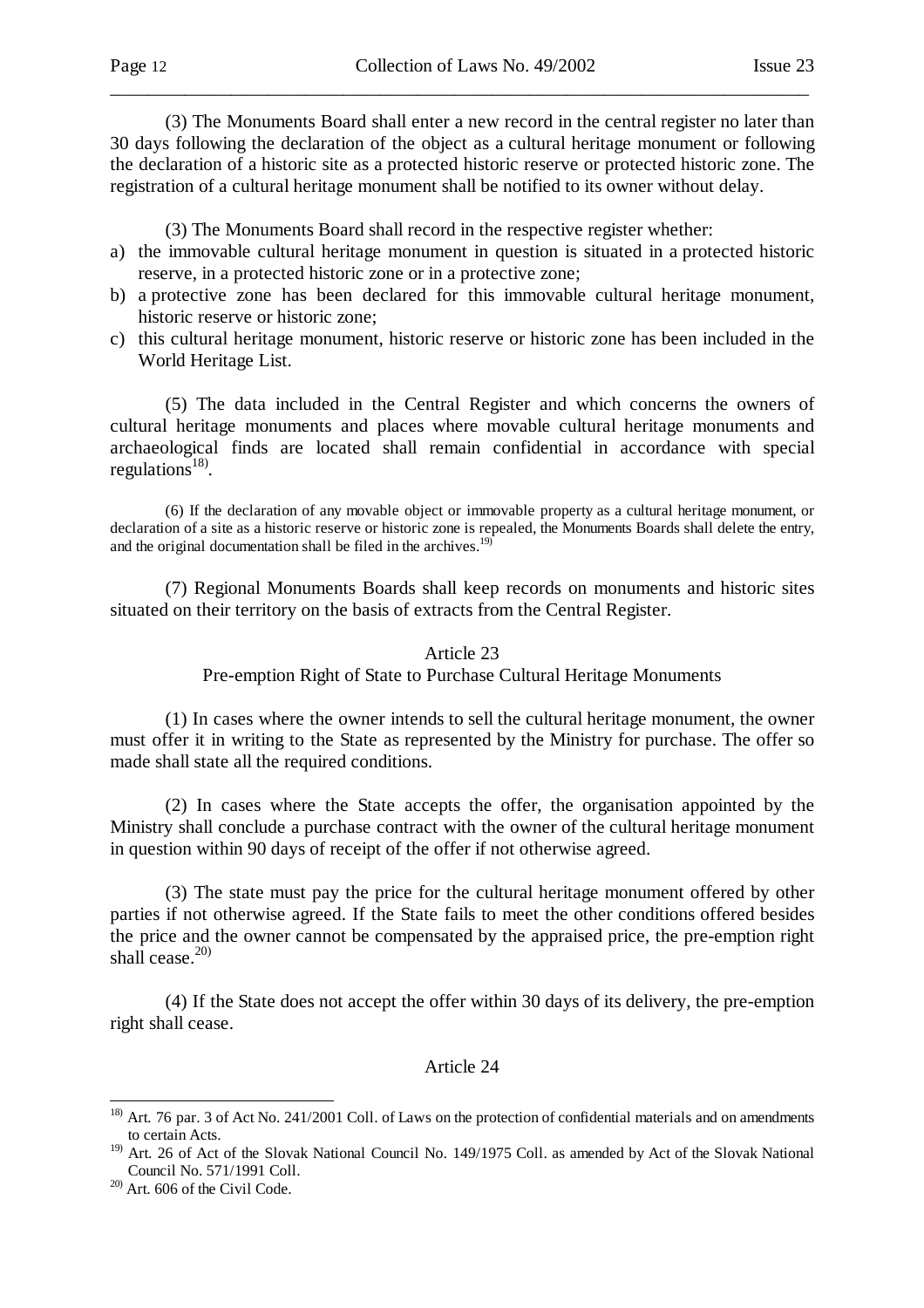### Relocation of Cultural Heritage Monuments

\_\_\_\_\_\_\_\_\_\_\_\_\_\_\_\_\_\_\_\_\_\_\_\_\_\_\_\_\_\_\_\_\_\_\_\_\_\_\_\_\_\_\_\_\_\_\_\_\_\_\_\_\_\_\_\_\_\_\_\_\_\_\_\_\_\_\_\_\_\_\_\_\_\_\_

 (1) A movable cultural heritage monument may only be permanently relocated on the basis of a decision taken by the competent Regional Monuments Board. The owner shall also ask for a decision from the competent Regional Monuments Board in the case of temporary relocation requiring professional dismantling of a cultural heritage monument. If such relocation concerns a monument located in a publicly available place, the Regional Monuments Board may only take a decision after consultation with the municipality.

 (2) A movable cultural heritage monument can be relocated without a decision by the competent Regional Monuments Board in cases where it is in imminent danger that it would be damaged or destroyed, or if any situation referred to in Art. 28 par. 2 points g) and h) occurs. The owner or person who has relocated the cultural heritage monument shall notify this fact to the competent Regional Monuments Board without delay.

 (3) An immovable cultural heritage monument or its part can only be relocated on the basis of a decision by the Monuments Board upon a previous opinion delivered by the municipality, without prejudice to the provisions of a special regulation<sup>21)</sup>.

 (4) In case where the Regional Monuments Board does not allow the owner to relocate a movable cultural heritage monument, the owner shall be entitled to adequate compensation for such a restriction to her/his proprietary right; this shall be stipulated in the decision of the Regional Monuments Board referred to in paragraph 1. If the Regional Monuments Board does not allow the owner to relocate an immovable cultural heritage monument, the owner shall be entitled to adequate compensation for such a restriction on her/his proprietary right; this shall be stipulated in the decision of the Monuments Board referred to in paragraph 3.

#### Article 25

#### Cultural Heritage Monuments in Relation to Foreign Countries

 (1) A cultural heritage monument or its part may not be permanently exported from the territory of the Slovak Republic.<sup>22)</sup>

 (2) A cultural heritage monument or its part may be temporarily exported from the territory of the Slovak Republic to the country of destination; however, this must not be for longer than a period of three years and must be based on an authorisation issued by the Ministry through a previous opinion delivered by the Monuments Board.

 (3) An applicant shall submit an application for authorisation for the temporary export of a cultural heritage monument directly to the Ministry or through the Monuments Board.

 (4) The application for authorisation for the temporary export of a cultural heritage monument shall contain the identification data of the applicant, identification data of the recipient of the cultural heritage monument, identification marks of the cultural heritage monument, and a statement from the Monuments Board. The application shall be submitted

<sup>-</sup><sup>21)</sup> Act No. 50/1976 Coll. on territorial planning and building code (Building Act) as amended by subsequent regulations.

<sup>&</sup>lt;sup>22)</sup> Decree of the Minister of Foreign Affairs No. 15/1980 Coll. on the Convention on the Means Prohibiting and Preventing the Illicit Import, Export and Transfer of Ownership of Cultural Property.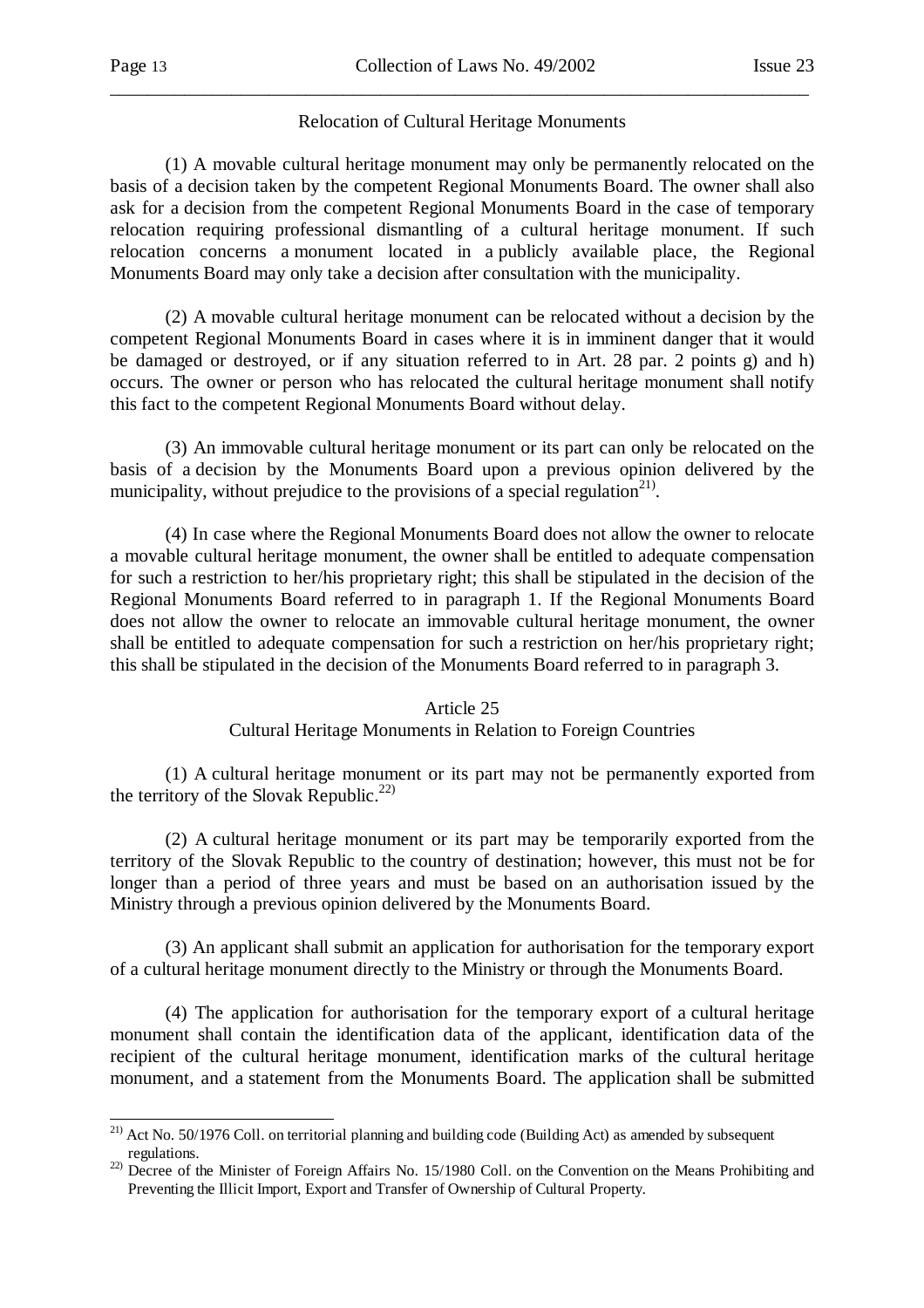-

on the prescribed form. The model of the form shall be published in the Official Journal of the Ministry.

\_\_\_\_\_\_\_\_\_\_\_\_\_\_\_\_\_\_\_\_\_\_\_\_\_\_\_\_\_\_\_\_\_\_\_\_\_\_\_\_\_\_\_\_\_\_\_\_\_\_\_\_\_\_\_\_\_\_\_\_\_\_\_\_\_\_\_\_\_\_\_\_\_\_\_

 (5) The Ministry may designate the granting of an authorisation for the temporary export conditional on the conclusion of an insurance contract or on the deposit of a security according to the price of the cultural heritage monument concerned determined by expert opinion, $^{23)}$  or on complying with other justifiable requirements. The cost related to the authorisation for temporary export shall be born by the applicant or by the person in whose interest the authorisation is issued.

 (6) The owner shall notify the Monuments Board without delay of the return of the cultural heritage monuments to the territory of the Slovak Republic. The monuments Board shall check whether the object in question is the cultural heritage monument concerned and shall review its general status within 30 days of date of notification.

 (7) No object of cultural heritage value can be imported to the territory of the Slovak Republic without the written authorisation of the exporting country.<sup>22)</sup>

### Article 26

#### Return Proceedings

 (1) The Ministry shall bring proceedings without delay for the return of an unlawfully exported cultural heritage monument as soon as it became aware of the facts evidencing the illicit export.

 (2) The Ministry shall bring proceedings without delay on the return of an object of cultural heritage value unlawfully imported to the territory of the Slovak Republic<sup>22)</sup> on the basis of a well-founded written request from the competent authority of the country from which the object of cultural heritage value was imported.

# **PART FOUR**

# **PROTECTION OF MONUMENTS AND HISTORIC SITES**

Article 27

Basic Protection of Cultural Heritage Monuments

 The basic protection of a cultural heritage monument shall mean the set of activities and measures taken in order to prevent danger, damage, destruction or theft of a cultural heritage monument, and in order to permanently keep the cultural heritage monument including its surroundings in a good state and for such means of use and presentation which correspond to its cultural heritage value and to its technical status.

### Article 28 Owner's Rights and Duties

(1) The owner of a cultural heritage monument shall be entitled to:

 $^{23)}$  Act No. 36/1967 Coll. on experts and interpreters as amended by Act No. 238/2000 Coll. of Laws.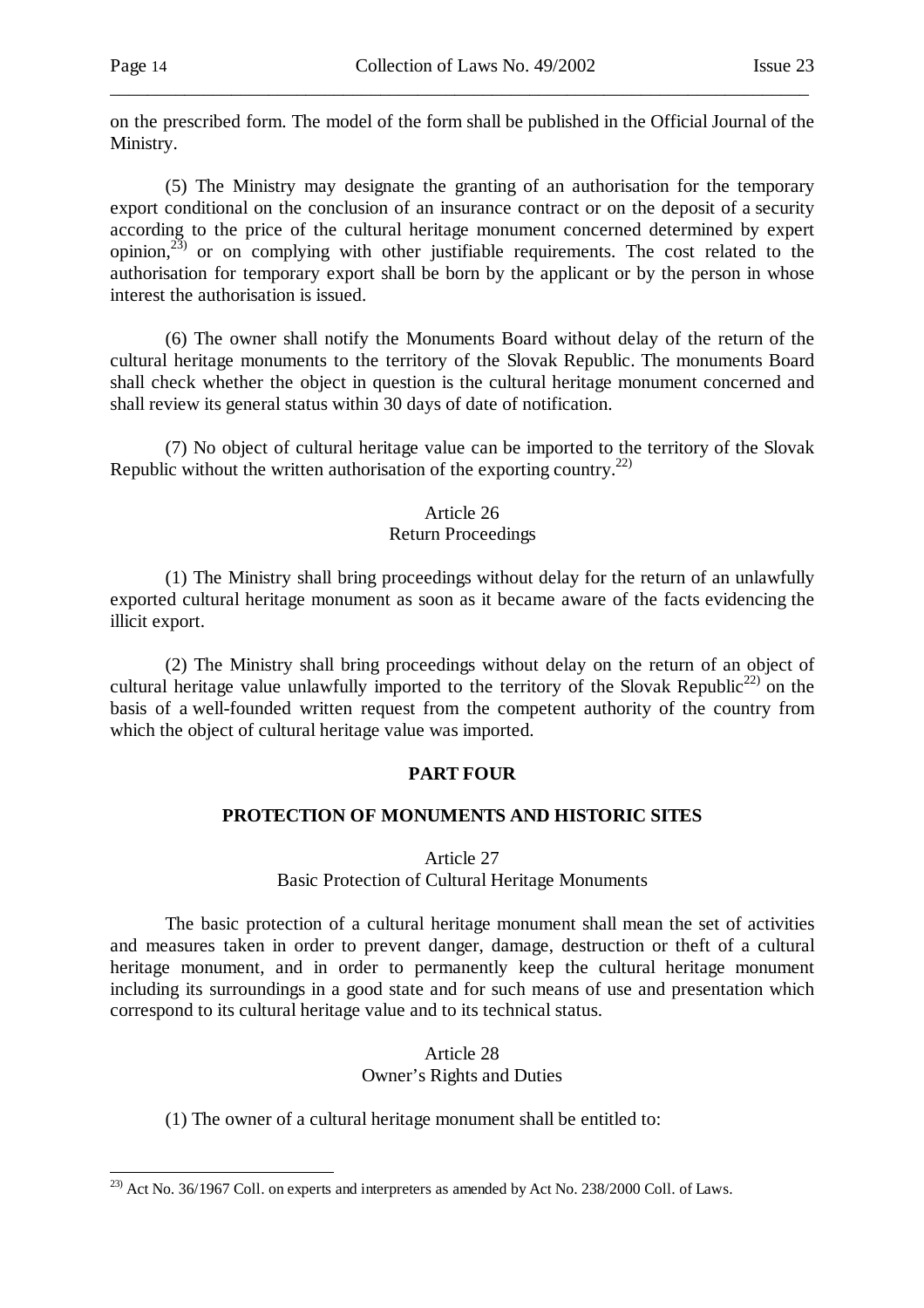a) ask the Regional Monuments Board for the free-of-charge provision of professional and methodological assistance in matters concerning the protection of the cultural heritage monument;

\_\_\_\_\_\_\_\_\_\_\_\_\_\_\_\_\_\_\_\_\_\_\_\_\_\_\_\_\_\_\_\_\_\_\_\_\_\_\_\_\_\_\_\_\_\_\_\_\_\_\_\_\_\_\_\_\_\_\_\_\_\_\_\_\_\_\_\_\_\_\_\_\_\_\_

- b) ask the municipality and the Ministry for a financial contribution or the provision of State  $\text{aid}^{24}$  for the conservation of the cultural heritage value of that monument;
- c) adequate refund of any demonstrable loss caused due to application of this Act or of a decision taken according to this Act.

(2) The owner of a cultural heritage monument shall be obliged to:

- a) protect the cultural heritage monument at his/her own expense;
- b) use the cultural heritage monument in compliance with its cultural heritage values;
- c) in cases of transfer of ownership, notify the contractual party of the fact that the cultural heritage monument is protected in accordance with this Act;
- d) allow employees of a body for the protection of monuments and historic sites or other authorised person, upon presentation of their service cards, to enter the premises of an immovable cultural heritage monument provided it is not a residence, or to present a movable cultural heritage monument for documentation or research purposes or with the aim of avoiding damage or destroying the cultural heritage monument;
- e) endure marking the cultural heritage monument in cases where the Regional Monuments Board has so decided;
- f) endure making the cultural heritage monument available to the public in cases where it is not a residence for certain time periods and for payment if the Regional Monuments Board has so decided;
- g) ensure special protection of the cultural heritage monument and deposit a movable cultural heritage monument in custody at a determined location for a necessary time period in the case of an emergency event;  $25$ )
- h) ensure special protection of the cultural heritage monument during the armed readiness of the country,  $26$  and deposit the movable cultural heritage monument in custody at a determined location for a necessary period of time and safeguard immovable cultural heritage monuments in compliance with international legal instruments.<sup>27)</sup>

 (3) The owner of a cultural heritage property shall notify the Regional Monuments Board and the municipality of:

- a) any danger, damage, theft or destruction to the cultural heritage monument without delay;
- b) any intended change in use of the cultural heritage monument; in cases where it is an immovable cultural heritage monument, also its fixtures and fittings;
- c) any change in ownership of the cultural heritage monument within 30 days.<sup>28)</sup>

 (4) The owner of immovable property which is not a cultural heritage monument and which is situated in a historic reserve, historic zone or protective zone shall:

a) be entitled to ask the Regional Monuments Board for free professional and methodological assistance;

-

 $^{24)}$  Act No. 231/1999 Coll. of Laws on the State Aid.

<sup>&</sup>lt;sup>25)</sup> Art. 3 of Act of the National Council of the Slovak Republic No. 42/1994 Coll. of Laws on civil defence of the population as amended by Act No. 117/1998 Coll. of Laws.

 $^{26)}$  Art. 5 of Act No. 40/1961 Coll. on the defence of the Czechoslovak Socialist Republic.

<sup>&</sup>lt;sup>27)</sup> Decree of the Ministry of Foreign Affairs No. 94/1958 Coll. on the Convention for the Protection of Cultural Property in the Event of Armed Conflict and on its Protocol.

 $28$ ) Art. 133 of the Civil Code.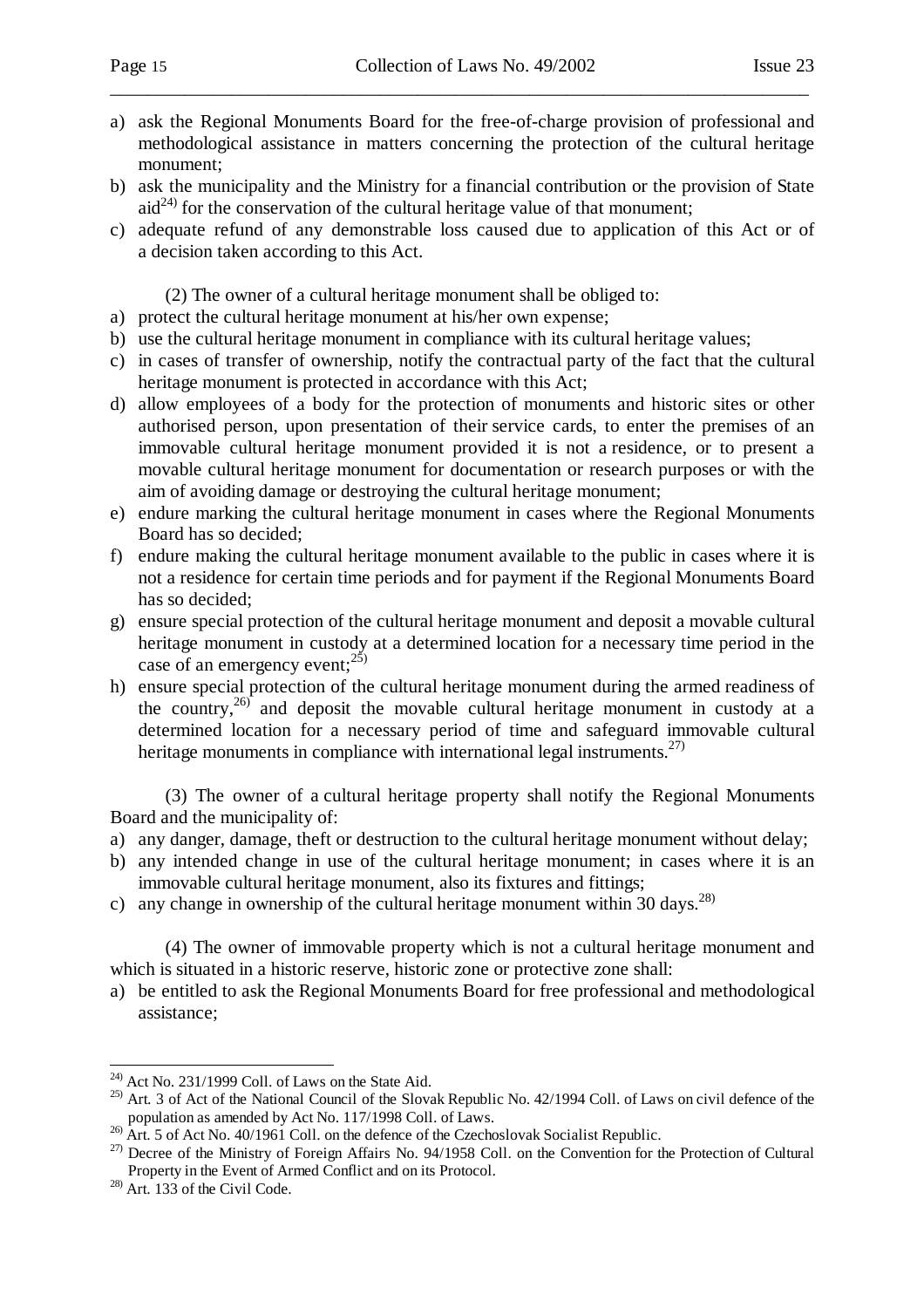b) be obliged to treat and use the immovable property in such a way so as not to endanger the cultural heritage values of the immovable cultural heritage monument, historic reserve or historic zone.

\_\_\_\_\_\_\_\_\_\_\_\_\_\_\_\_\_\_\_\_\_\_\_\_\_\_\_\_\_\_\_\_\_\_\_\_\_\_\_\_\_\_\_\_\_\_\_\_\_\_\_\_\_\_\_\_\_\_\_\_\_\_\_\_\_\_\_\_\_\_\_\_\_\_\_

# Article 29 Basic Protection of Historic sites

 (1) The basic protection of historic sites shall mean the set of activities and measures through which the state administration authorities and territorial self-governing authorities in co-operation with the owners of immovable property ensure the conservation of the cultural heritage values of these sites, their good technical, operational and aesthetic status, as well as the proper method of use of individual buildings, groups of building, areas or urban settlements and proper utilities of the historic sites.

 (2) The Regional Monuments Board or person authorised according to Art. 35 par. 3 shall elaborate the principles of protection for a historic site that form the document for carrying out the basic protection according to paragraph 1. The principles shall form an integral part of the document called the territorial projection of the protection of cultural heritage values situated in the territory, which is the basis for the reparation of planning documents in compliance with a special regulation.<sup>21)</sup>

 (3) The principles of protection for a historic reserve or a historic zone shall contain the requirements for the appropriate functional use of the site, for the conservation and regeneration of its historic plan arrangement and subdivision, the composition of objects, the height and spatial arrangements of the objects, elements of the interior and street furnishing, typical views, sky-line and panorama, archaeological finds, or other possible cultural and natural values of the historic site.

(4) The authority empowered to approve planning documents for the territory<sup>21)</sup> where a historic reserve, historic zone, protective zone or archaeological find registered according to Art. 41 is situated shall ask the competent Regional Monuments Board for its opinion before approval. Where an archaeological find is concerned, the Regional Monuments Board shall deliver its opinion after consulting the Archaeological Institute.

# Article 30

General Conditions for the protection of monuments and historic sites

 (1) Each person shall be obliged to act in such a way so as not to endanger the basic protection of cultural heritage monuments according to Art. 27 and the basic protection of historic sites according to Art. 29 and not to cause any adverse changes in the status of monuments and historic sites and the status of archaeological finds.

 (2) The provision referred to in paragraph 1 shall apply without prejudice to the liability for damage referred to in a special regulation.<sup>29)</sup>

<sup>-</sup> $29$ ) Art. 420a of the Civil Code.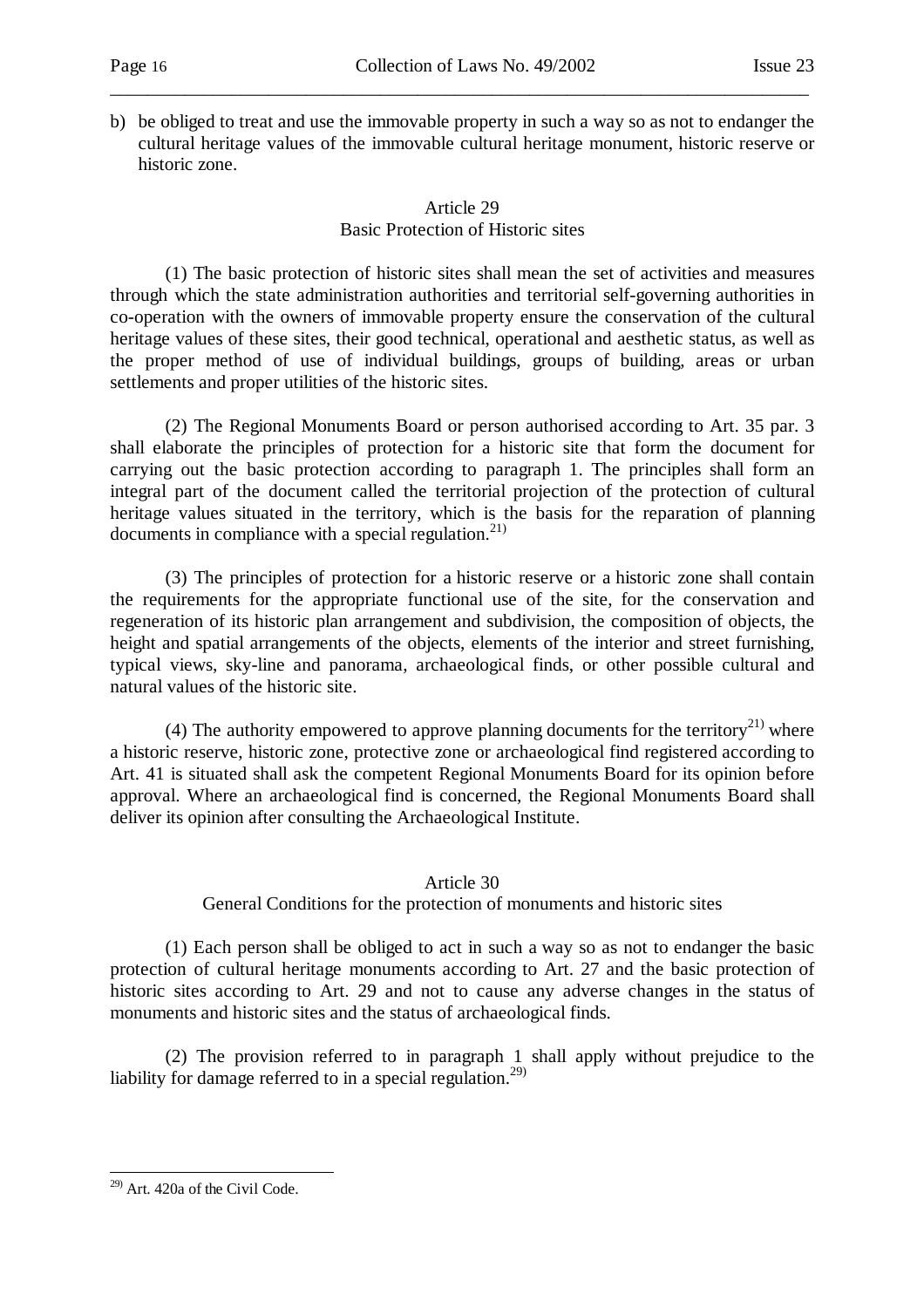(3) No advertisement, notice or technical equipment can be fixed on an immovable cultural heritage monument or at a historic site without a permit issued by the Regional Monuments Board.

\_\_\_\_\_\_\_\_\_\_\_\_\_\_\_\_\_\_\_\_\_\_\_\_\_\_\_\_\_\_\_\_\_\_\_\_\_\_\_\_\_\_\_\_\_\_\_\_\_\_\_\_\_\_\_\_\_\_\_\_\_\_\_\_\_\_\_\_\_\_\_\_\_\_\_

 (4) The opinion of the Regional Monuments Board shall be required for all decisions taken by other state authority administration and territorial self-government authorities that could affect the interests protected by this  $Act^{30}$ .

#### Article 31

### Corrective Measures

 (1) If an owner neglects the protection of a cultural heritage monument or immovable property located in a historic site, the Regional Monuments Board shall decide on the corrective measures.

 (2) If a cultural heritage monument is in imminent danger, the regional Monuments Board shall submit a proposal to the competent authority for the prohibition or restriction of the unauthorised activity and any authorised activity threatening the preservation of the cultural heritage monument or which could result in its damage, destruction or theft. In the case of imminent danger to a cultural heritage monument, the Regional Monuments Board can decide immediately. An appeal against the decision referred to in the previous sentence shall not suspend the decision.

 (3) If an owner of a movable cultural heritage monument fails to ensure the conditions for its conservation, protection against damage, destruction or theft, the Regional Monuments Board shall decide on its deposition with a professional institution while the reasons for its deposition exist.

#### **PART FIVE**

# **RENOVATION AND RESTORATION**

### Article 32 Renovation of Cultural Heritage Monuments

 (1) According to this Act, the renovation of a cultural heritage monument (hereinafter referred to as "renovation") shall mean a set of specialised professional activities for the maintenance, conservation, repair, adaptation and reconstruction of a cultural heritage monument or its part.

<sup>&</sup>lt;sup>30)</sup> For example Act of the Slovak National Council No. 307/1992 Coll. on the protection of agricultural land as amended by Act No. 83/2000 Coll. of Laws; Act No. 61/1977 Col. on forests as amended by subsequent regulations; Act of the Slovak National Council No. 126/1985 Coll. on fire protection as amended by subsequent regulations; Act No. 50/1976 Coll. as amended by subsequent regulations; Act of the Slovak National Council No. 51/1988 Coll. on mining activities, explosives and state mining administration as amended by subsequent regulations; Act of the National Council of the Slovak Republic No. 287/1994 Coll. of Laws on nature and landscape protection as amended by subsequent regulations; Act of the National Council of the Slovak Republic No. 277/1994 Coll. of Laws on health care as amended by subsequent regulations.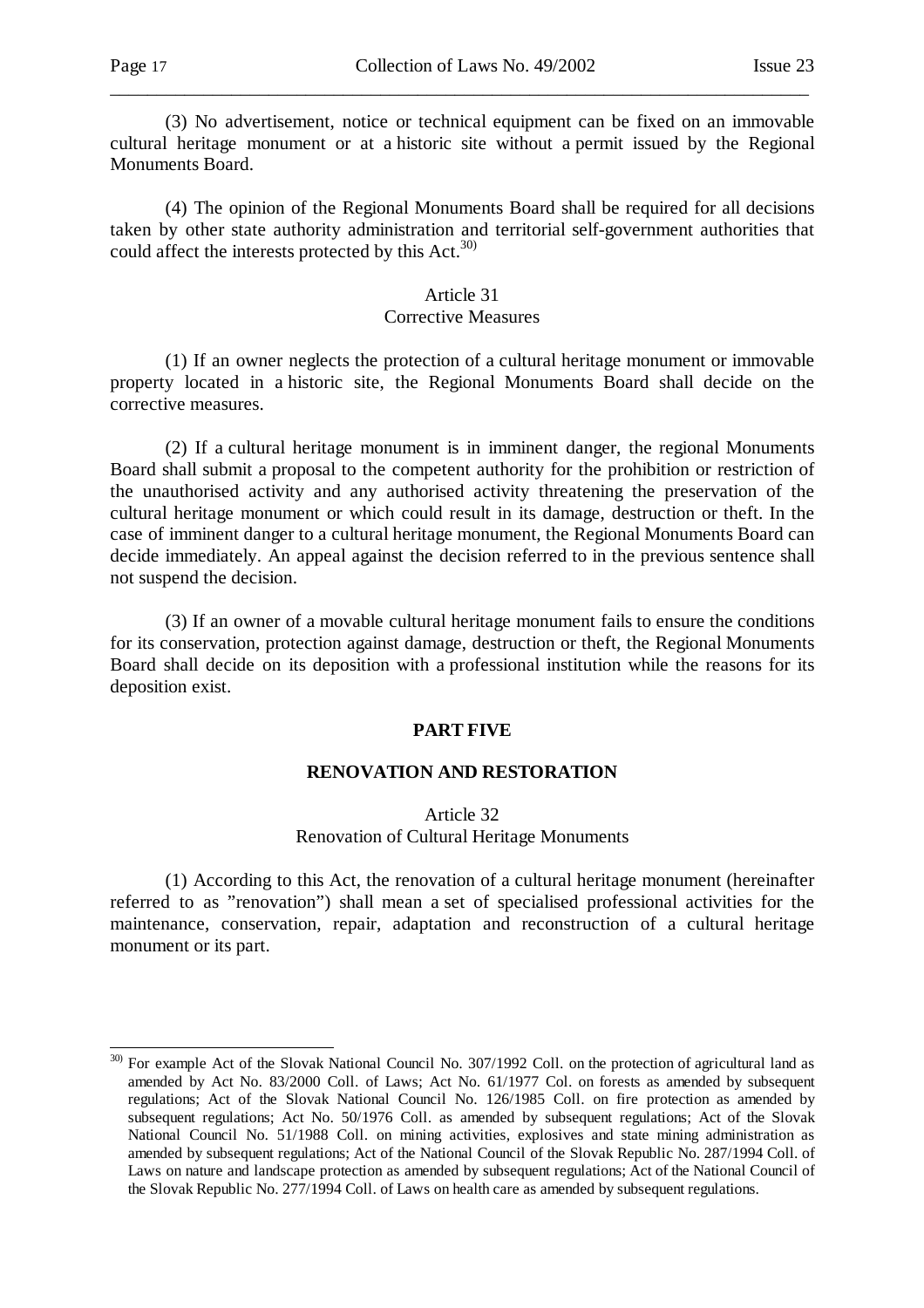(2) The owner of a cultural heritage monument shall submit an application for a decision concerning the renovation programme to the Regional Monuments Board before starting renovation.

\_\_\_\_\_\_\_\_\_\_\_\_\_\_\_\_\_\_\_\_\_\_\_\_\_\_\_\_\_\_\_\_\_\_\_\_\_\_\_\_\_\_\_\_\_\_\_\_\_\_\_\_\_\_\_\_\_\_\_\_\_\_\_\_\_\_\_\_\_\_\_\_\_\_\_

 (3) The owner shall attach to the application for a decision on the renovation programme the renovation programme containing identification data on the cultural heritage monument, data on proprietary rights to the cultural heritage monument, and a specification of the changes envisaged in the material and spatial composition of the cultural heritage monument.

 (4) In its decision referred to in paragraph 2, the Regional Monuments Board shall indicate whether the envisaged works are admissible and shall specify the conditions under which these works can be prepared and carried out in a manner that does not endanger, damage or destroy the cultural heritage monument concerned, and in particular whether these works can be prepared only on the basis of research and other preparatory documentation.

 (5) A decision from the Regional Monuments Board must also be obtained by the owner of immovable property which is not a cultural heritage monument but which is located in a historic site or protective zone, on the basis of an application for a decision concerning the programme of reconstruction of the immovable property in a historic site and in a protective zone.

 (6) The owner shall attach to the application for a decision concerning renovation of immovable property located in a historic site or protective zone the programme of immovable property reconstruction containing data on the immovable property, data on proprietary rights to immovable property, envisaged use of the immovable property, and a specification of the envisaged territorial and spatial changes.

 (7) In its decision referred to in paragraph 5, the Regional Monuments Board shall specify the conditions for carrying out the reconstruction of the immovable property or a construction situated on the immovable property in a historic site or in a protective zone, mainly the principles of spatial zoning, height arrangement, and the architectonic design of the immovable property exterior. The Regional Monuments Board shall specify at the same time whether reconstruction of the immovable property can be carried out only on the basis of preparatory documentation and project documentation.

 (8) The project documentation for renovation and project documentation for reconstruction of immovable property or construction located on immovable property in a historic site or protective zone must be drawn up by a person authorised for design  $\arctivities.<sup>31</sup>$ 

 (9) The owner shall consult the project documentation drawn up according to paragraph 8 and any changes to it during its preparation with the Regional Monuments Board in light of the preservation of the cultural heritage value of the monument or immovable property situated in a historic site or in a protective zone.

<sup>&</sup>lt;sup>31)</sup> Act of the Slovak National Council No. 138/1992 on authorised designers and authorised civil engineers as amended by Act No. 236/2000 Coll. of Laws.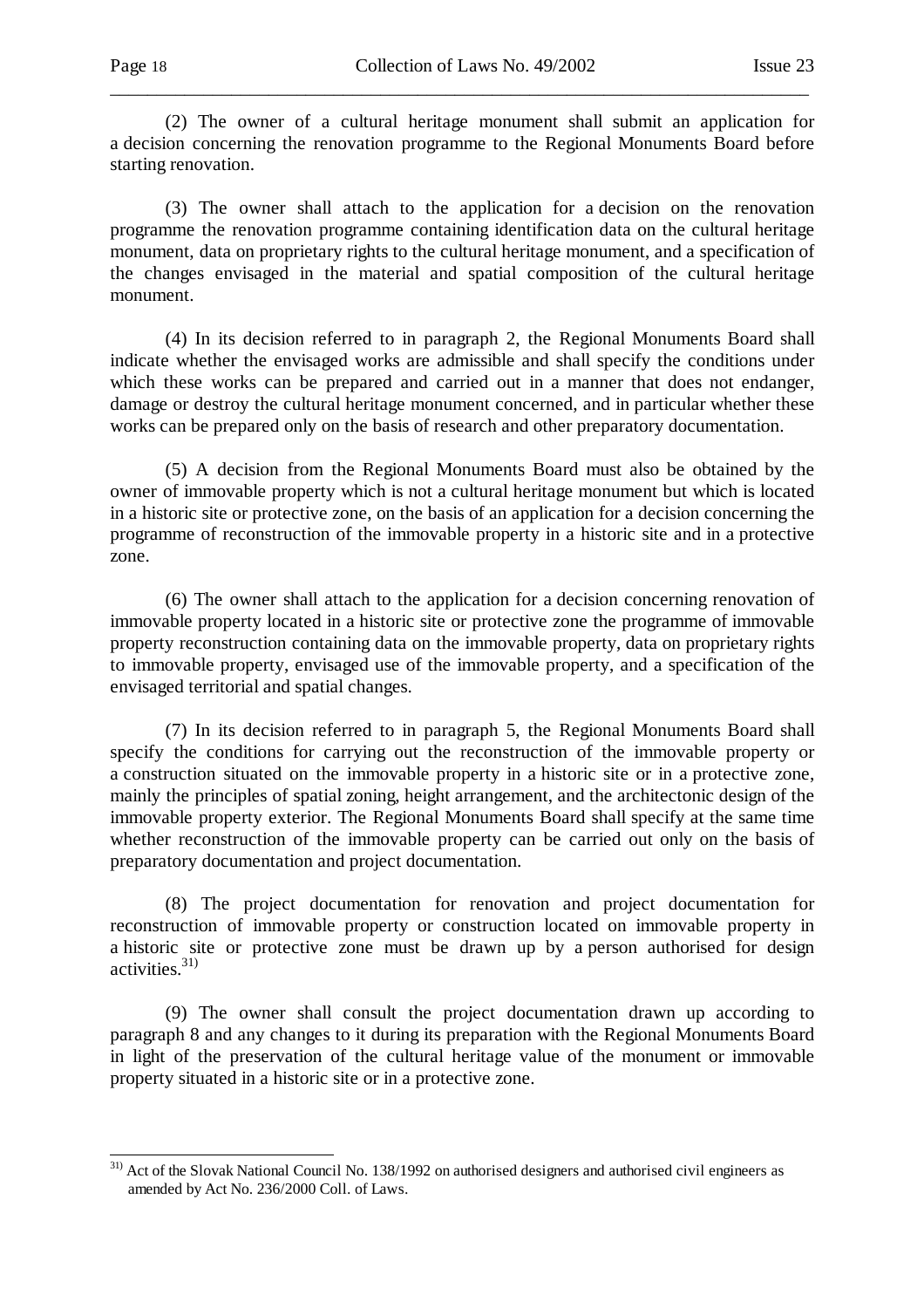(10) The Regional Monuments Board shall issue a special decision on every preparatory documentation and on every project documentation for renovation and project documentation for reconstruction of immovable property or a construction located on the immovable property in a historic site and protective zone.

\_\_\_\_\_\_\_\_\_\_\_\_\_\_\_\_\_\_\_\_\_\_\_\_\_\_\_\_\_\_\_\_\_\_\_\_\_\_\_\_\_\_\_\_\_\_\_\_\_\_\_\_\_\_\_\_\_\_\_\_\_\_\_\_\_\_\_\_\_\_\_\_\_\_\_

 (11) Decisions on land use planning procedure, building permit procedure, approval procedure for construction adjustments, the procedure for retrospective approval of construction, the procedure on notification of maintenance works, or the procedure on the removal of an immovable cultural heritage monument or construction in a historic site or protective zone shall be taken by the competent building authority after prior approval by the Regional Monuments Board. The building authority shall also follow this procedure in cases where work can be done on the basis of notification.

 (12) The Regional Monuments Board shall perform supervision during renovation. Where deficiencies are found which could expose the cultural heritage monument, historic site or protective zone to danger, damage or the destruction of cultural heritage values, the Regional Monuments Board shall take a decision on suspending renovation works.32)

 (13) In cases where an unforeseen find is uncovered in the construction during renovation, the supplier of the work shall stop any work that could threaten the find or its setting until the Regional Monuments Boards takes a decision. The Regional Monuments Board shall decide on the further course of reconstruction within three working days of notification of the find.

 (14) The owner shall submit, free of charge, one set of complete documentation on the actual performed renovation of the cultural heritage monument to the Regional Monuments Board not later than 15 day after finishing the work.

# Article 33

#### Restoration of Cultural Heritage Monuments

(1) The restoration of a cultural heritage monument or its part<sup>33)</sup> (hereinafter referred to as "restoration") shall mean a special type of renovation.

 (2) The owner may prepare the restoration on the basis of a prior decision taken by the Regional Monuments Board on the restoration programme.

 (3) The owner shall attach to the application for a decision on the restoration programme the programme of restoration containing data on the cultural heritage monument, data on its owner, and a specification and reasons for the restoration.

 (4) The type of restoration documentation, the extent of restoration research, type, and extent and conditions for carrying out restoration works shall be specified by the Regional Monuments Board in its decision on the restoration programme, and in the case of an immovable cultural heritage monument not later than in its decision on preparatory documentation for renovation of the cultural heritage monument.

l 32) Art. 102 Act No. 50/1976 Coll.

<sup>33)</sup> Act of the National Council of the Slovak Republic No. 2000/1994 Coll. of Laws on the Chamber of restorers and on restoration activities performed by its members.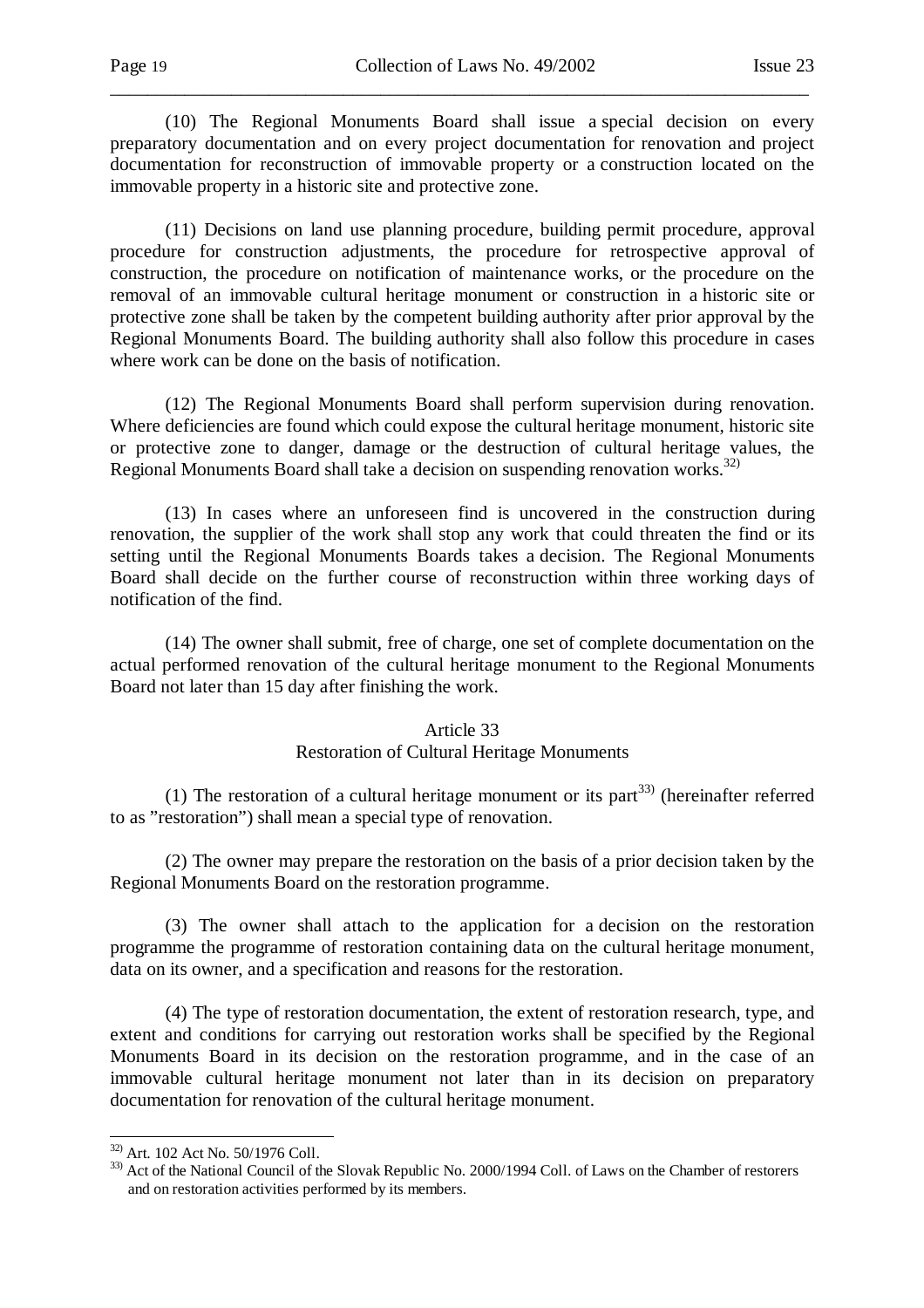-

 (5) The restoration documentation shall form part of the restoration and shall be elaborated in two stages:

\_\_\_\_\_\_\_\_\_\_\_\_\_\_\_\_\_\_\_\_\_\_\_\_\_\_\_\_\_\_\_\_\_\_\_\_\_\_\_\_\_\_\_\_\_\_\_\_\_\_\_\_\_\_\_\_\_\_\_\_\_\_\_\_\_\_\_\_\_\_\_\_\_\_\_

a) proposal for restoration;

b) documentation on restoration works carried out.

 (6) The Regional Monuments Board shall take a separate decision on each stage of the restoration documentation.

 (7) The restoration may only be carried out only by a natural person with professional qualifications in accordance with a special regulation.<sup>34)</sup>

 (8) The Regional Monuments Board shall carry out supervision of the restoration. If new circumstances or deficiencies are discovered that could result in a threat, damage or destruction of cultural heritage values of the cultural heritage monument, the Regional Monuments Board shall take a decision on termination of the work.

 (9) If during the restoration new circumstances occur or an unforeseen find is discovered, the responsible restorer shall terminate all work until the Regional Monuments Board takes a decision. The Regional Monuments Board shall take the decision within three working days of termination of the work.

 (10) After taking the decision, the Regional Monuments Board shall keep one copy of the proposal for restoration for the purpose of supervision of restoration works. After completing the restoration, the owner shall deliver, free of charge and within 60 days, one copy of documentation on the restoration works that were carried out.

 (11) The details on carrying out restoration works and restoration documentation shall be specified in a generally binding legal regulation issued by the Ministry.

# Article 34 State and Municipality Aid for the Renovation and Restoration of Cultural Heritage Monuments

 (1) In cases where an owner cannot cover, either partially or fully, the costs of renovation or restoration, he may ask the Ministry and municipality for a financial contribution. There is no legal title to this contribution.

 (2) The owner shall attach the decision of the Regional Monuments Board on the renovation programme referred to in Art. 32 par. 4 or on the restoration programme referred to in Art. 33 par. 4 to the application for a financial contribution. The owner shall also attach to the application for a financial contribution from the Ministry the opinion of the municipality concerned containing the amount of the contribution provided by the municipality or reasons why the municipality had not provided any contribution .

 (3) Within a period of ten years from the date when the contribution was provided, the Ministry may reserve the right to require the return of the contribution provided for

 $34)$  Art. 5 par. 2 points a) to d) of Act of the National Council of the Slovak Republic No. 2000/1994 Coll. of Laws.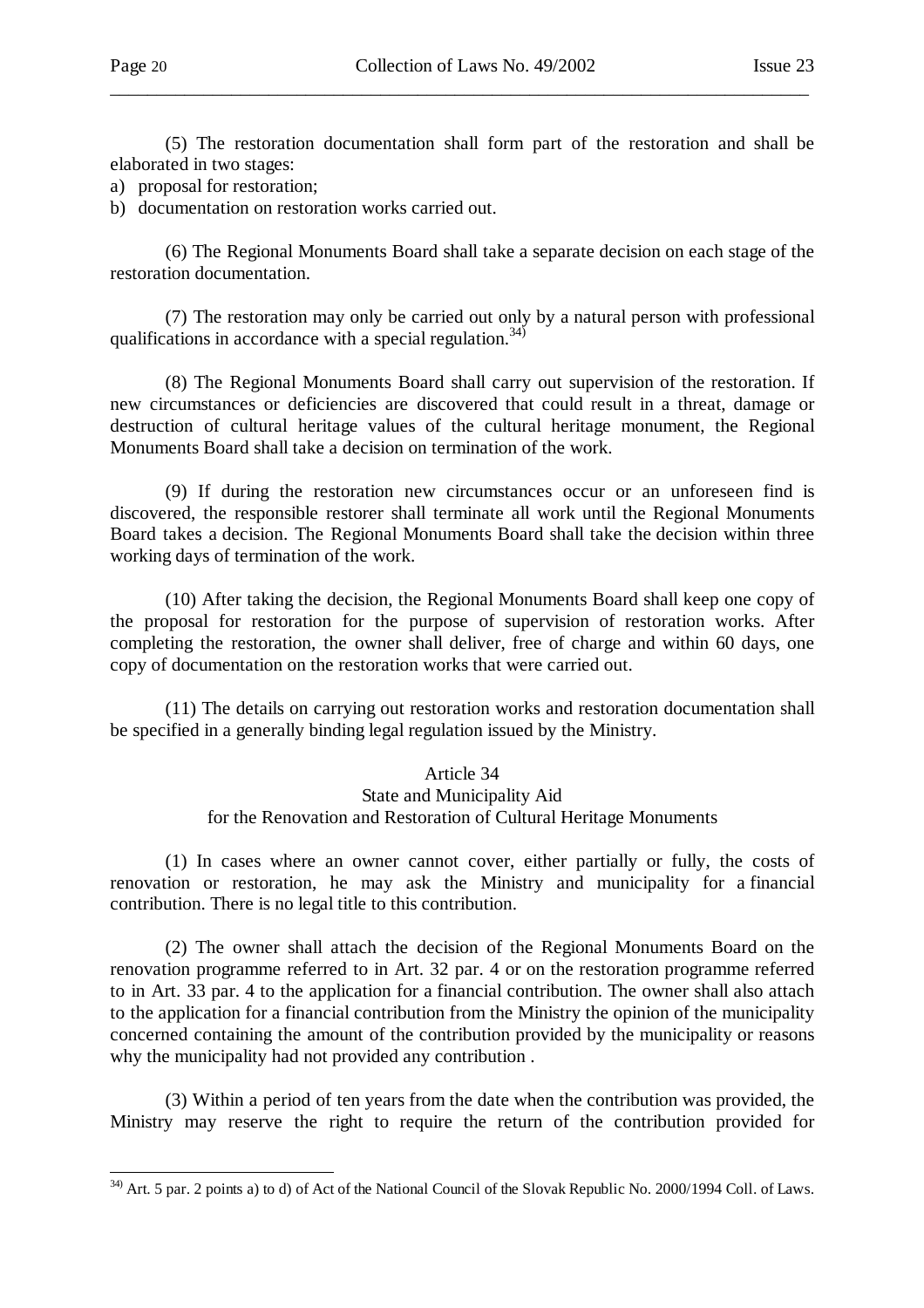renovation in cases where the cultural heritage monument or its part, which was revaluated through the work carried out, is transferred against the payment.

\_\_\_\_\_\_\_\_\_\_\_\_\_\_\_\_\_\_\_\_\_\_\_\_\_\_\_\_\_\_\_\_\_\_\_\_\_\_\_\_\_\_\_\_\_\_\_\_\_\_\_\_\_\_\_\_\_\_\_\_\_\_\_\_\_\_\_\_\_\_\_\_\_\_\_

 (4) The contribution referred to in paragraph 1 shall not be provided when payment of the necessary cost can be ensured by other legal regulations.<sup>35)</sup>

 (5) The State may provide the owner of a cultural heritage monument with indirect aid according to special regulations.<sup>36)</sup>

### **PART SIX**

#### **RESEARCH AND FINDS**

### Article 35 Research of Monuments and Historic Sites

 (1) For the purpose of this Act the term "research of monuments and historic sites" (hereinafter referred to as "research") shall mean any professional activity aimed at gaining knowledge on cultural heritage monuments, historic sites, archaeological finds and archaeological sites.

 (2) Research shall be carried out for the purpose of preparation for the renovation and restoration of cultural heritage monuments, for drawing up principles of protection of historic sites, and for scientific and documentation purposes.

 (3) Research must be carried out by a natural person with special professional qualifications in the respective field on the basis of an authorisation issued by the Ministry for a five-year period. The validity of the authorisation may be extended for a further five-year period.

 (4) Special professional qualifications can be obtained in the following fields of research:

- a) artistic-historical;
- b) architectonic-historical;
- c) urban-historical;
- d) archaeological.

l

 (5) A special professional qualification for the purposes of this Act can be obtained by a natural person with a university education in the respective field and through passing specialised exams that demonstrate theoretical and special professional knowledge on cultural heritage monuments and historic sites and who has at least three-year practice in the field of historic research and is irreproachable.

 (6) Applications for granting an authorisation on special professional qualifications shall be accompanied by documentation on accomplished education, documentation on professional practice, an expert opinion from the Monuments Board or the Archaeological

 $35$ ) Art. 95 of Act No. 50/1976 Coll. as amended by Act No. 229/1997 Coll. of Laws.

 $36)$  Art. 4 par. 1 point d) and Art. 5 par. 2 points c) and d) of Act No. 231/1999 Coll. of Laws.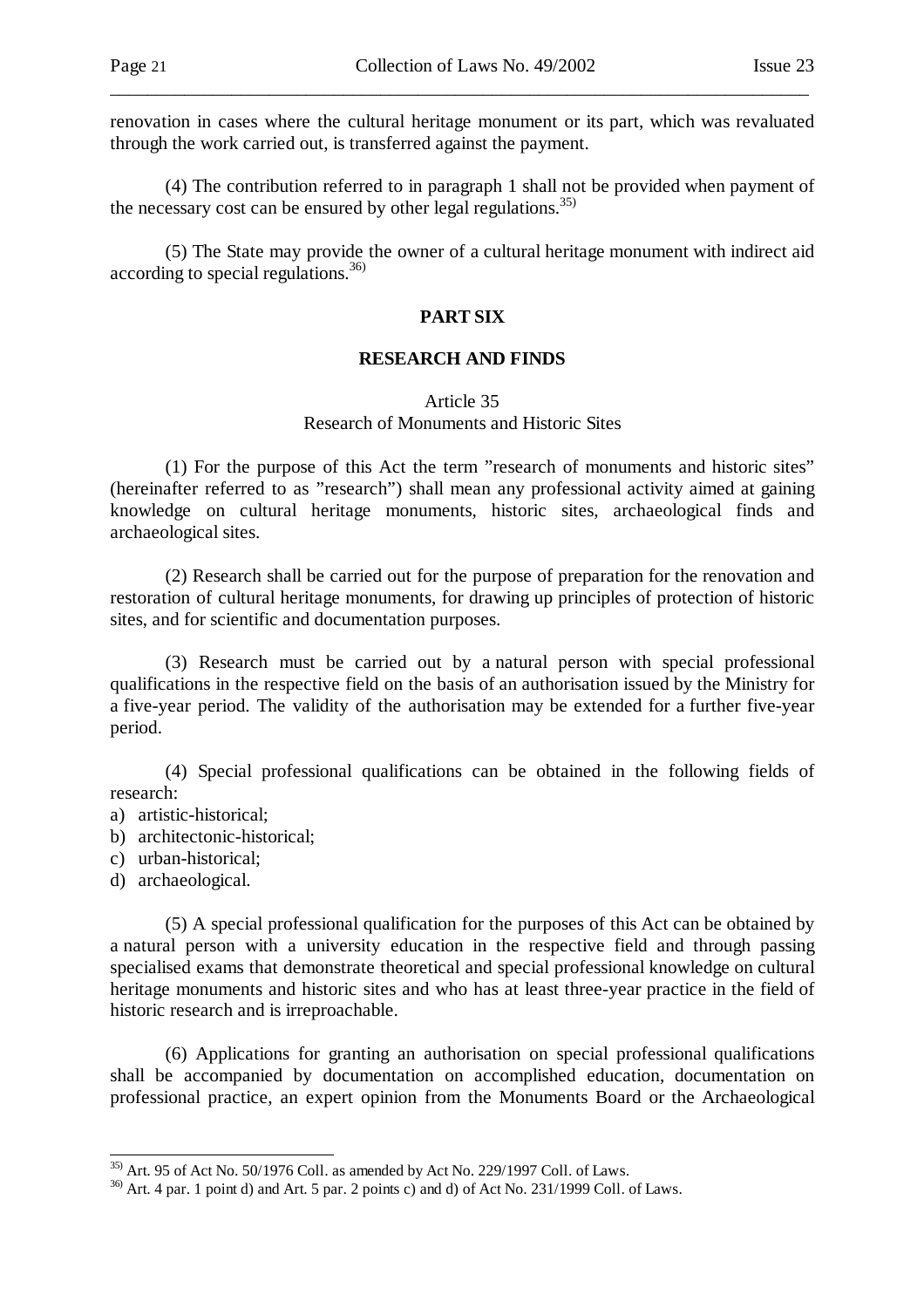Institute confirming professional practice, and a copy of their criminal record not more than three months old.

\_\_\_\_\_\_\_\_\_\_\_\_\_\_\_\_\_\_\_\_\_\_\_\_\_\_\_\_\_\_\_\_\_\_\_\_\_\_\_\_\_\_\_\_\_\_\_\_\_\_\_\_\_\_\_\_\_\_\_\_\_\_\_\_\_\_\_\_\_\_\_\_\_\_\_

 (7) On the basis of the opinion from the Monuments Board, the Ministry shall not issue or temporarily withdraw the authorisation for carrying out research referred to in paragraph 3 from a natural person with special professional qualifications who is an employee of the Monuments Board and prepares decisions or takes decisions on the matters of the protection and restoration of monuments and historic sites.

 (8) The Ministry shall publish the list of authorised parsons in the Official Journal of the Ministry.

 (9) The Ministry shall withdraw authorisation from any person who carries out research contrary to this Act.

 (10) Details on the requirements for obtaining professional qualifications shall be specified in a generally binding legal regulation issued by the Ministry.

# Article 36 Archaeological Research

 (1) For the purpose of this Act the term "archaeological research" shall mean a set of professional activities aimed at searching for, identifying, documenting, and preserving archaeological finds and archaeological sites, as well as searching for and collecting movable archaeological finds on the ground, in the earth or under the water.

 (2) Archaeological research may be carried out by the Archaeological Institute; no other legal entity may carry out this research without an authorisation issued by the Ministry.

 (3) The Ministry shall issue authorisation for archaeological research to a legal entity that ensures archaeological research through natural persons with special professional qualifications obtained in accordance with Art. 35 par. 3.

 (4) The Ministry shall withdraw authorisation for archaeological research from a legal entity in cases where the conditions under which the authorisation was issued ceased to exist or were infringed.

# Article 37 Preservation Research

 (1) Preservation research must be carried out during the preparation of buildings and other economic activities in the territory where cultural heritage values and archaeological finds are likely to be endangered.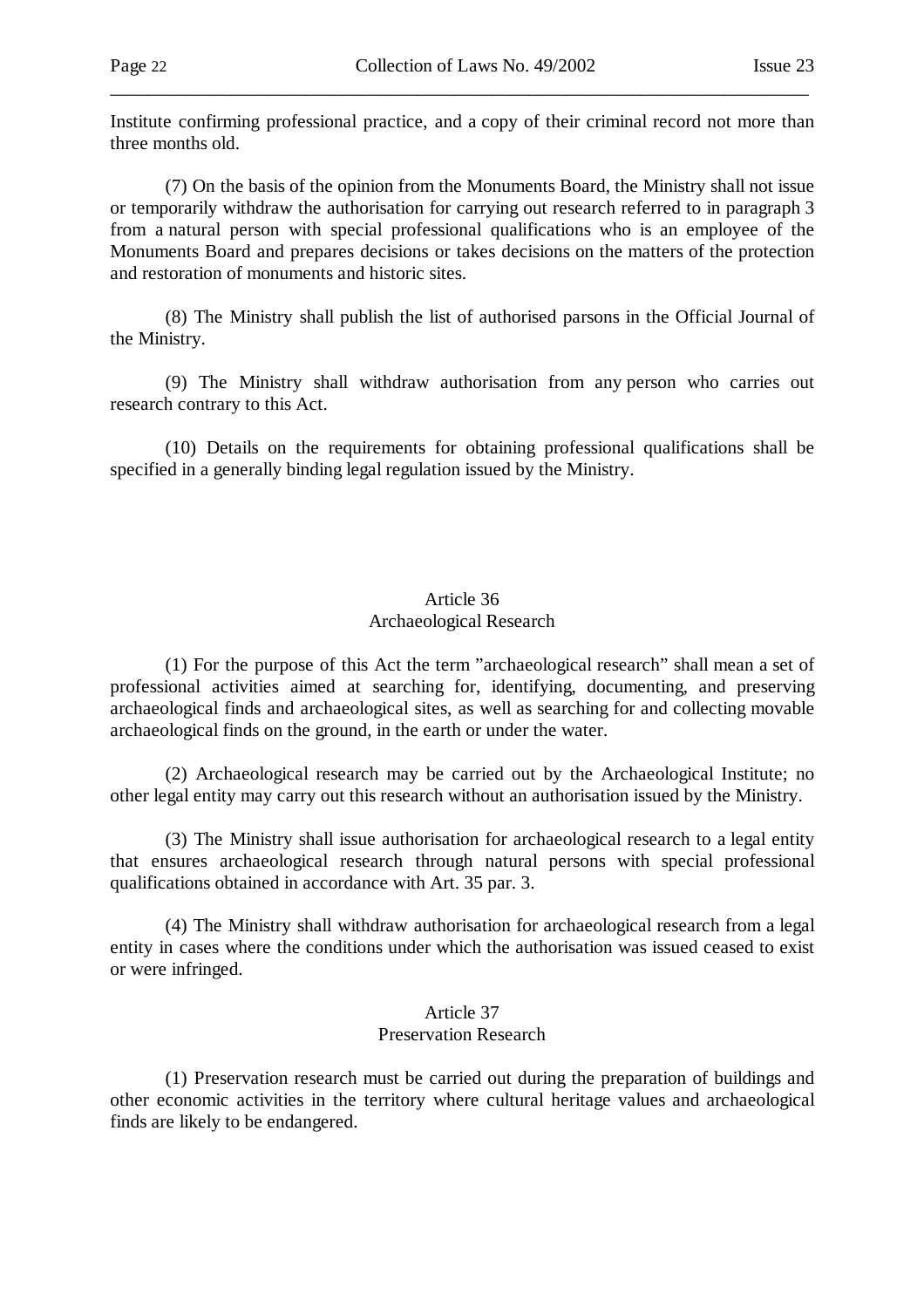(2) Preservation research is an advanced measure carried out to preserve archaeological and other historic finds envisaged on the ground, in the earth and under the water.

\_\_\_\_\_\_\_\_\_\_\_\_\_\_\_\_\_\_\_\_\_\_\_\_\_\_\_\_\_\_\_\_\_\_\_\_\_\_\_\_\_\_\_\_\_\_\_\_\_\_\_\_\_\_\_\_\_\_\_\_\_\_\_\_\_\_\_\_\_\_\_\_\_\_\_

 (3) The Monuments Board shall decide on the necessity to carry out preservation research on a proposal by the building authority, the Regional Monuments Board or on its own initiative. In the case of preservation archaeological research, the Monuments Board shall issue a decision after the delivery of an opinion from the Archaeological Institute. The Monuments Board shall send the decision on carrying out archaeological research to the building authority without delay.

 (4) In cases where the builder or entity that shall execute the decision referred to in paragraph 2 is unable from objective reasons to appoint an authorised person, the Ministry shall appoint the person authorised to carry out the preservation research on a proposal from the Monuments Board. If this concerns preservation archaeological research, the Monuments Board shall submit a proposal to the Ministry after receiving an opinion from the Archaeological Institute.

#### Article 38

#### Financing of Research

 (1) The costs of research shall be covered by the owner of the cultural heritage monument or the builder.

 (2) In cases where the research is carried out during construction or for activities which are in the public interest, the central state administrative authority responsible for ensuring construction activities or construction in the public interest can decide whether these costs or their part will be covered from the state budget.

 (3) Research carried out exclusively for scientific or documentation purposes shall be financed by the entity in whose interest it is carried out.

#### Article 39 Conditions for Carrying out Research

 (1) Before beginning research, a person authorised according to Art. 35 par. 3 or Art. 36 par. 2 shall conclude a contract with the owner of the cultural heritage monument or with the owner of the immovable property specifying the conditions for carrying out the research. In cases where no agreement is reached, the Monuments Board shall decide on the owner's duty to endure the research according to Art. 36 to 38 and on the conditions under which this research can be carried out. The decision by the Monuments Board shall apply without prejudice to the owner's right to compensation for any damage to the property.

 (2) During research, the authorised persons shall take into account the interest protected by special regulations, co-operate with authorities ensuring the protection of these interests, and protect the rights and legitimate interests of the owners of immovable and other property.

 (3) The type, extent, manner, intended date of the end of research, and disposal of finds shall be specified in a decision from the Regional Monuments Board. In cases of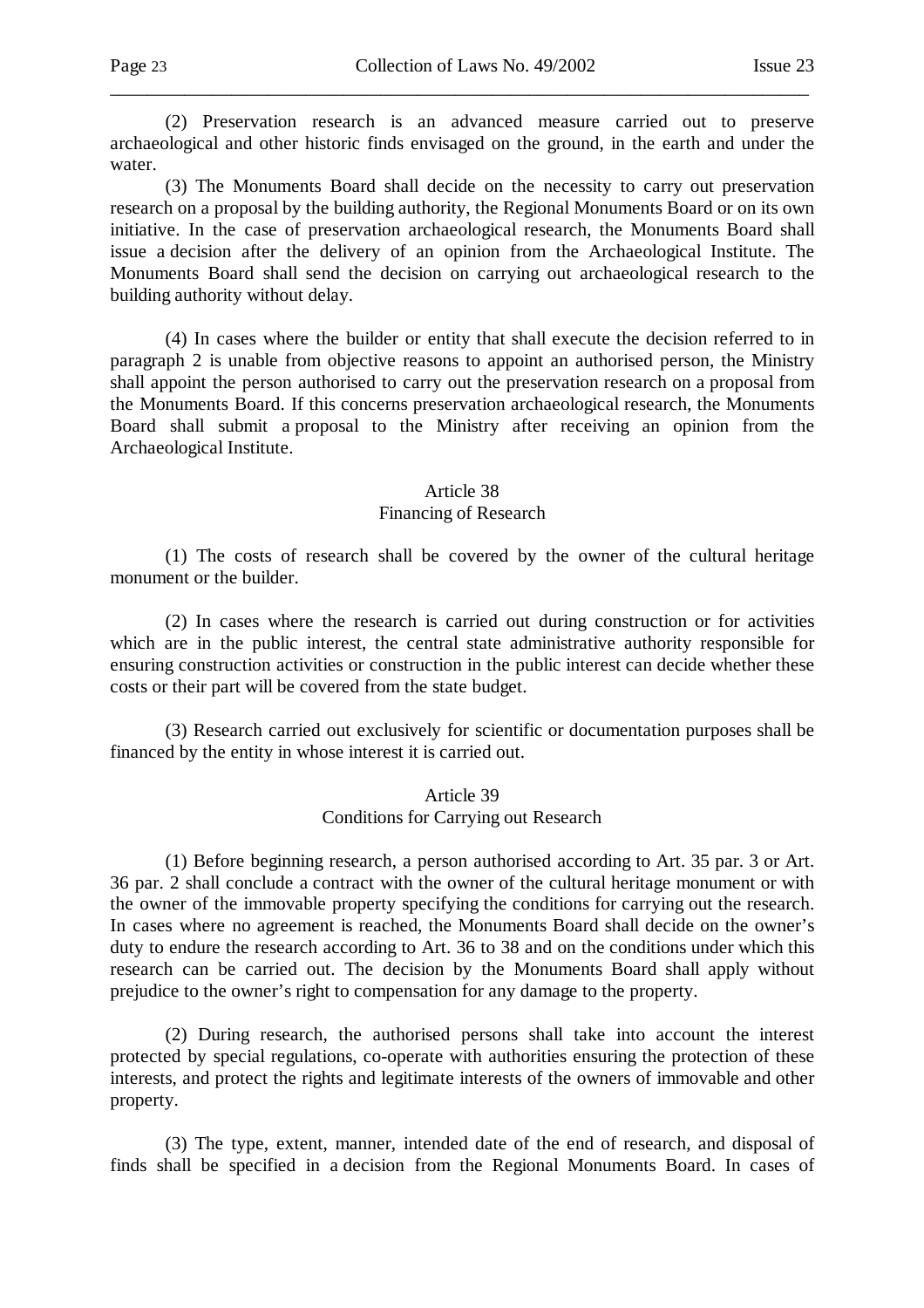archaeological research, the Regional Monuments Board shall take the decision after obtaining an opinion from the Archaeological Institute.

\_\_\_\_\_\_\_\_\_\_\_\_\_\_\_\_\_\_\_\_\_\_\_\_\_\_\_\_\_\_\_\_\_\_\_\_\_\_\_\_\_\_\_\_\_\_\_\_\_\_\_\_\_\_\_\_\_\_\_\_\_\_\_\_\_\_\_\_\_\_\_\_\_\_\_

 (4) Research must be carried out in accordance with respective international conventions<sup>17)</sup> in compliance with contemporary scientific knowledge and using suitable, mainly non-destructive methods of investigation.

 (5) In cases of archaeological research on a cultural heritage monument or in a historic site or protective zone, the Archaeological Institute and persons authorised according to Art. 35 par. 3 shall notify the beginning of the research to the Regional Monuments Board within 15 day from the start of work.

 (6) Clandestine research and excavations in cultural heritage monuments, historic sites and sites with archaeological finds, as well as the illicit collection and relocation of movable finds or their search using detectors shall be prohibited.

 (7) Any person carrying out research on the basis of the agreement referred to in paragraph 1 shall take measures to prevent damage, devaluation, destruction or theft of the find. Research may not be carried out if the protection of the finds or a remedy for the adverse effects of the research cannot be ensured after completing the research.

 (8) The professional knowledge gained through research shall be processed in research and preparatory documentation, which is the basis for the preparation of the project documentation for renovation of the cultural heritage monument or the basis for the preparation of the territorial projection of the protection of a historic site. Details on research and preparatory documentation shall be specified in a generally binding regulation issued by the Ministry.

 (9) The owner or person carrying out the research for research or documentation purposes shall submit one free-of-charge copy of the research documentation to the Regional Monuments Board within 60 days of the end of research, in reasonable cases not later than within a time period determined by the Regional Monuments Board. In the case of archaeological research, the Regional Monuments Board shall provide the data necessary for keeping the records referred to in Art. 41 par. 1 to the Archaeological Institute, in reasonable cases also a copy of the research documentation.

#### Article 40 Finds

 (1) For the purpose of this Act, the term "find" shall mean an object of cultural heritage value found during research works or building works or other activities in the earth, on the ground, under the water, or in the construction material of a historic building.

 (2) If the object of cultural heritage value is found outside the approved research works, the finder must notify it directly or through the municipality concerned to the Regional Monuments Board. The finder or person responsible for carrying out the works during which the find was discovered shall notify it not later than the second working day following its discovery.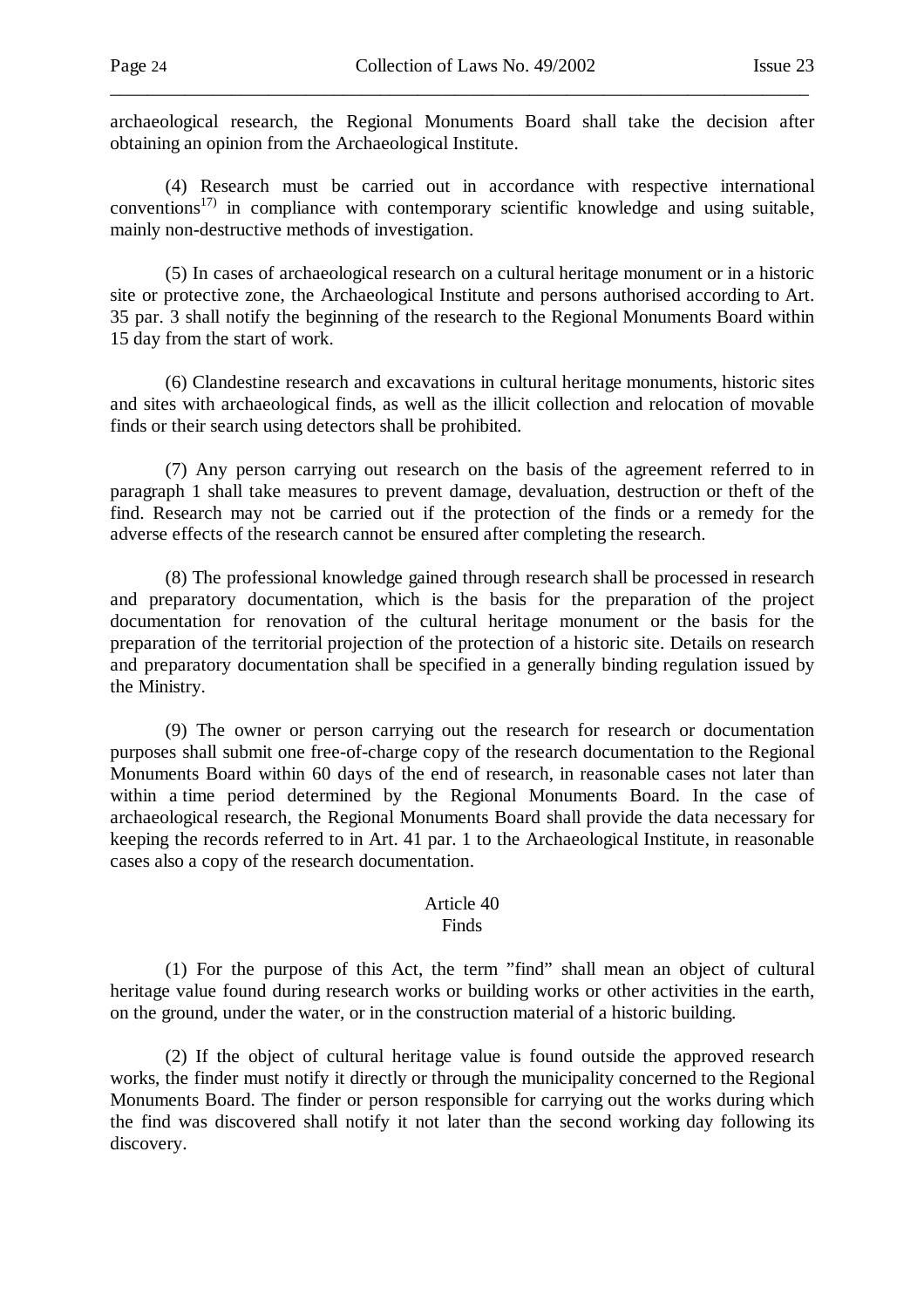-

\_\_\_\_\_\_\_\_\_\_\_\_\_\_\_\_\_\_\_\_\_\_\_\_\_\_\_\_\_\_\_\_\_\_\_\_\_\_\_\_\_\_\_\_\_\_\_\_\_\_\_\_\_\_\_\_\_\_\_\_\_\_\_\_\_\_\_\_\_\_\_\_\_\_\_

 (3) The find must remain unchanged until inspection by the Regional Monuments Board or by a professionally qualified person authorised by the Regional Monuments Board, however, at least three working days after the date of the notification of the find. Until inspection by the Regional Monuments Board, the finder shall take all necessary measures in order to preserve the find and, in particular, to ensure it against damage, devaluation, destruction or theft. Only an authorised person using methods of archaeological research can collect and relocate an archaeological find from its original place of finding and its settings.

(4) Special regulations<sup>37)</sup> shall apply in respect of finds discovered during construction work.

(5) Archaeological finds are in the ownership of the Slovak Republic.

(6) Movable finds shall be protected in accordance with special regulations.<sup>15)</sup> Immovable finds, their groups and archaeological sites can be declared cultural heritage monuments, historic reserves or historic zones on the basis of their cultural heritage values.

 (7) In cases other than research carried out according to Articles 35 to 35 and nonpermitted activities, the finder shall be entitled to a refund of expenses incurred relating to the notification and protection of the find referred to in paragraphs 2 or 3.

 (8) The Monuments Board shall provide a reward to the finder which shall be equal to the value of material in cases where the find is made of precious metals or other valuable materials; in other cases the reward shall be equal to 20% of the value of the find. The value of the material and the value of the find shall be determined on the basis of an expert report.<sup>23)</sup>

#### Article 41

#### Records On and the Use of Archaeological Sites

 (1) Records on archaeological sites shall be kept by the Archaeological Institute in the Central Register of Archaeological Sites of the Slovak Republic (hereinafter referred to as "the register of archaeological sites"). The Archaeological Institute shall clearly mark all archaeological finds declared according to this Act as cultural heritage monuments or historic sites in the register of finds.

 (2) The Archaeological Institute shall provide up-dated records and topographic data on archaeological finds to the Monuments Board for recording and incorporation into the territorial projection of the protection of cultural heritage values of the territory concerned.

 (3) The records on finds shall be kept confidential in compliance with special regulations. $^{18)}$ 

 (4) The Regional Monuments Board, in co-operation with the competent building authorities, shall make conditions for the protection of archaeological sites during the planning and building permit proceedings.

 (5) The Regional Monuments Board, in co-operation with the territorial selfgovernment authorities, shall ensure professional conservation, suitable use and presentation

 $37)$  Art. 127 of Act No. 50/1976 Coll. as amended by Act No. 229/1997 Coll. of Laws.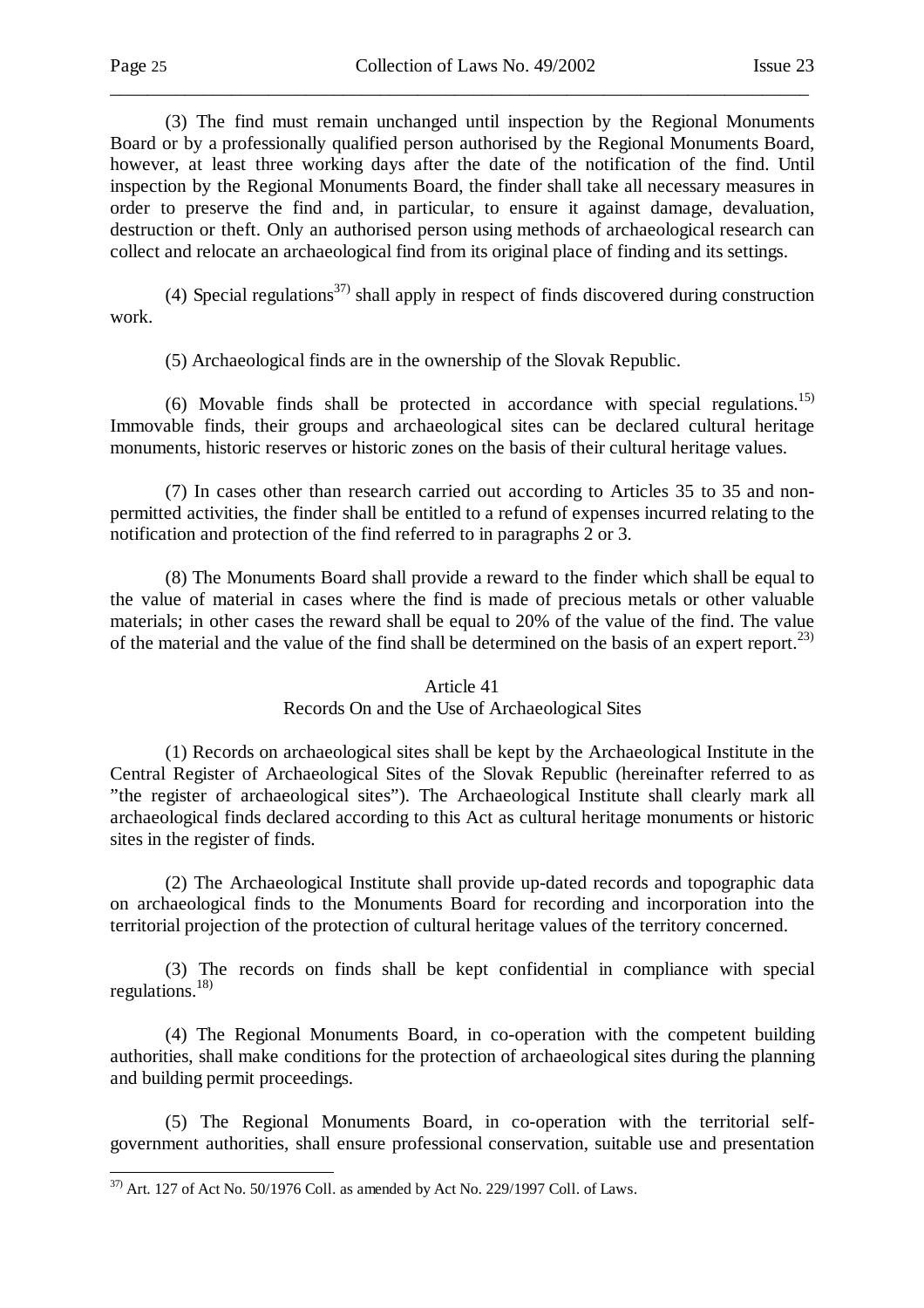of immovable archaeological finds and archaeological sites in their original settings, if possible. However, making archaeological sites available to the public must not result in their damage or excessive wear.

\_\_\_\_\_\_\_\_\_\_\_\_\_\_\_\_\_\_\_\_\_\_\_\_\_\_\_\_\_\_\_\_\_\_\_\_\_\_\_\_\_\_\_\_\_\_\_\_\_\_\_\_\_\_\_\_\_\_\_\_\_\_\_\_\_\_\_\_\_\_\_\_\_\_\_

### **PART SEVEN**

### **OFFENCES AND OTHER ADMINISTRATIVE DELINQUENCIES**

#### Article 42 **Offences**

- (1) In the field of the protection of monuments and historic sites, any person who:
- a) fails to protect a movable object or immovable property against danger, damage, devaluation, or a movable object against theft during the period from the delivery of notice on the initiation of the proceedings on the declaration of the movable object or immovable property as a cultural heritage monument to the entry into force of the decision;
- b) failed to fulfil the obligation to notify stipulated in this Act;
- c) failed to submit the documentation referred to in Articles 32, 33 and 39;
- d) relocated a cultural heritage monument without the prior approval of the respective Monuments Board (Art. 24);
- e) carries out construction, constructional change or maintenance work on immovable property which is not a cultural heritage monument but is located in a historic site or protective zone without asking the Regional Monuments Board for a decision, or fails to meet the requirements specifies in such a decision;
- f) fails to ensure the basic protection of a cultural heritage monument, does not maintain it in good condition and uses it in a manner endangering, damaging, devaluating or destroying it, or fails to protect it against theft;
- g) renovates a cultural heritage monument without asking for a decision from the Regional Monuments Board or fails to meet the requirements specified in such a decision;
- h) acts in a way resulting in adverse changes to a cultural heritage monument and endangering its protection;
- i) fails to meet the conditions stipulated by the Regional Monuments Board for carrying out further activities;
- j) carries out, without permission, research on cultural heritage monuments, historic sites or archaeological sites, searches for movable archaeological finds and collects them;
- k) devaluates, damages or destroys a cultural heritage monument;
- l) despite a decision by the Regional Monuments Board, exposes a cultural heritage monument to danger, causes adverse changes to its condition;
- m) lends abroad, attempts to export or exports a cultural heritage monument abroad without the prior authorisation of the Ministry;

shall be considered a person committing an offence.

-

 (2) The Regional Monuments Board may impose a fine up to SKK 100,000 for any offence referred to in paragraph 1.

 (3) If not stipulated otherwise in this Act, offences and their hearing shall be covered by the general regulation on offences.<sup>38)</sup>

<sup>&</sup>lt;sup>38)</sup> Act of the Slovak National Council No. 372/1990 Coll. on offences as amended by subsequent regulations.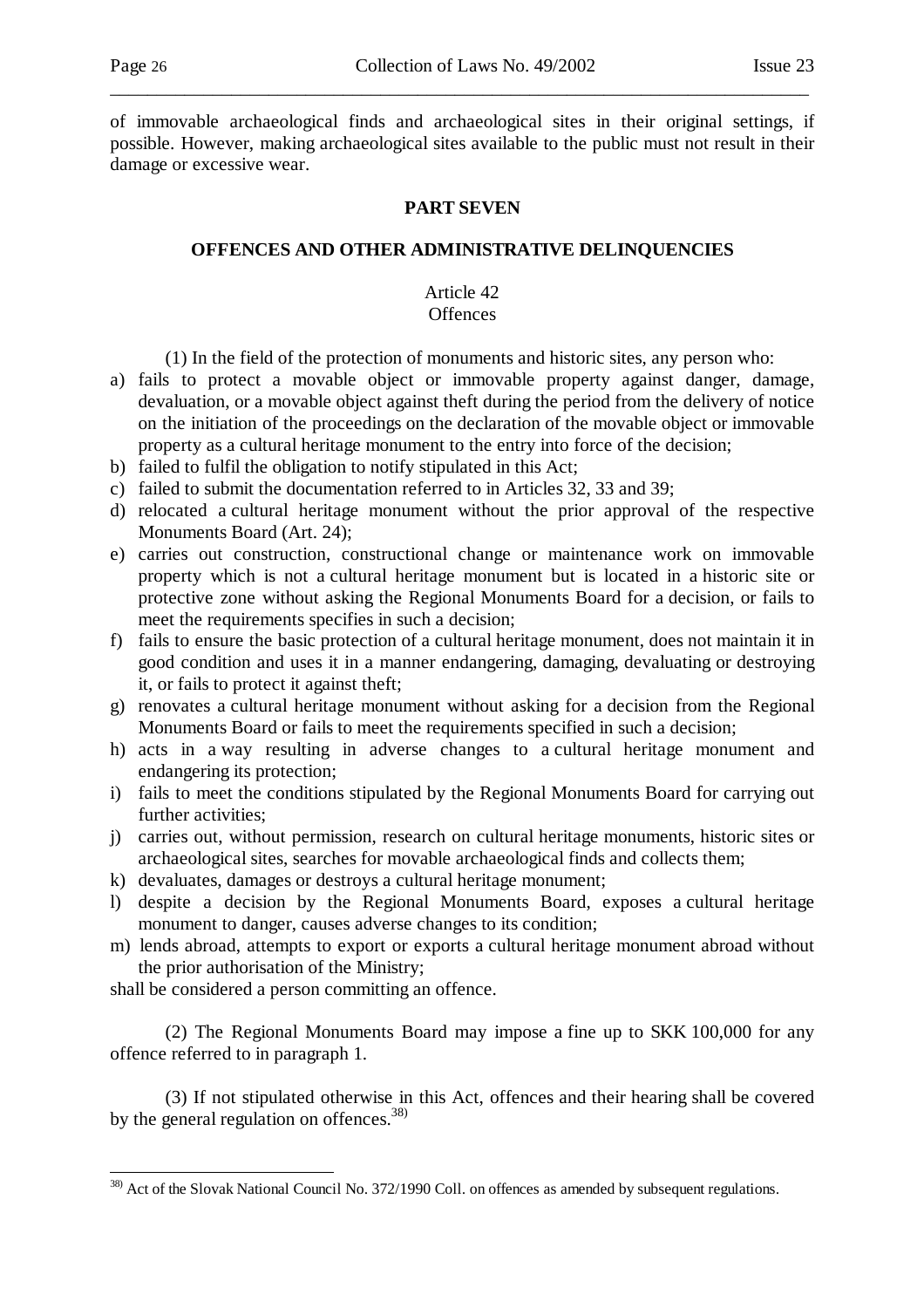# Article 43 Other Administrative Delinquencies

\_\_\_\_\_\_\_\_\_\_\_\_\_\_\_\_\_\_\_\_\_\_\_\_\_\_\_\_\_\_\_\_\_\_\_\_\_\_\_\_\_\_\_\_\_\_\_\_\_\_\_\_\_\_\_\_\_\_\_\_\_\_\_\_\_\_\_\_\_\_\_\_\_\_\_

 (1) The Regional Monuments Board may impose a fine on a legal entity or natural person – entrepreneur in the amount of:

a) up to SKK 100,000 in cases referred to in Art. 42 par. 1 points a) to e);

b) up to SKK 200,000 in cases referred to in Art. 42 par. 1 points f) to i);

c) up to SKK 500,000 in cases referred to in Art. 42 par. 1 points j) to m).

 (2) The fine is due within 30 days of the date when the decision imposing the fine enters into force.

 (3) The fine may be imposed not later than one year from the date when the Regional Monuments Board learnt of the unlawful act; however, this cannot be later than three years from the date when the legal entity or natural person (referred to in paragraph 1) committed the unlawful act.

 (4) The Regional Monuments Board may increase the fine referred to in paragraph 1 to double the value if the unlawful act was committed in relation to a cultural heritage monument or a historic site included in the World Heritage List (Art. 21).

 (5) When determining the amount of fine, the severity and duration of the unlawful act, the importance of the cultural heritage monument or historic site concerned, and the extent of threatening or caused damage shall be taken into account.

### **PART EIGHT COMMON, TRANSITIONAL AND FINAL PROVISIONS**

### Article 44 Common Provisions

 (1) The owner's duties stipulated in this Act shall also apply to an administrator or other holder of a cultural heritage monument. The owner shall cover the costs relating to basic protection in cases arising from a legal relationship.

 (2) Eligible persons shall exercise their right to an adequate refund and the right to compensation for the loss of property at the Monuments Board not later than six months from the date of occurrence of the event leading to the claim and in the extent according to the special regulation<sup>29)</sup>, otherwise this right ceases.

 (3) This Act shall not apply to objects with values of cultural heritage monuments according to Art. 2 par. 3 which are protected in accordance with special regulations.<sup>39)</sup>

l <sup>39)</sup> Art. 5 of Act of the National Council of the Slovak Republic No. 115/1998 Coll. of Laws. Act Of the Slovak National Council No. 149/1975 Coll.

Act No. 183/2000 Coll. of Laws on libraries and on amendments to Act of the Slovak National Council No. 27/1987 Coll. on the state care of monuments and historic sites and on amendments toAct No. 68/1997 Coll. of Laws on Matica slovenská as amended by subsequent regulations.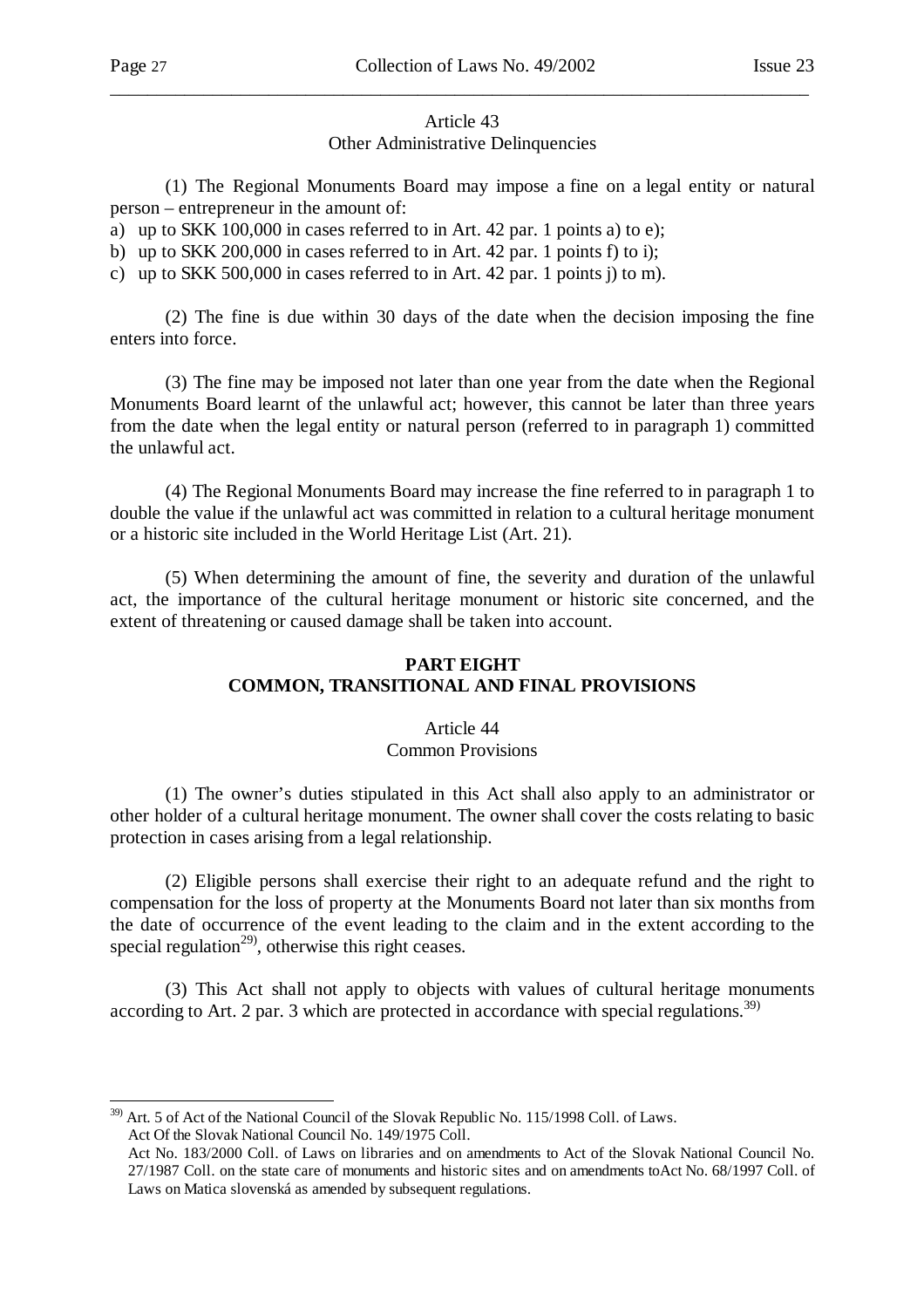(4) In cases where this Act does not stipulate otherwise, the generally binding regulations on administrative proceedings $40$  shall apply to the proceedings in matters of the protection of monuments and historic sites.

\_\_\_\_\_\_\_\_\_\_\_\_\_\_\_\_\_\_\_\_\_\_\_\_\_\_\_\_\_\_\_\_\_\_\_\_\_\_\_\_\_\_\_\_\_\_\_\_\_\_\_\_\_\_\_\_\_\_\_\_\_\_\_\_\_\_\_\_\_\_\_\_\_\_\_

### Article 45 Transitional Provisions

 (1) Cultural heritage monuments and historic sites included in the Central Register of Cultural Heritage Monuments of the Slovak Republic according to the previous legal regulations shall be considered cultural heritage monuments included according to this Act.

 (2) Historic reserves, historic zones and protective zones that were protected according to previous legal regulations shall be considered historic reserves, historic zones and protective zones protected according to this Act.

 (3) Rights and duties arising from employment relationships of employees of the Monuments Institute shall be transferred to the Monuments Board as of 1 April 2002.

 (4) Rights and duties arising from the employment relationships of employees of district offices and regional offices performing activities in relation to the state care of monuments and historic sites shall be transferred to the Monuments Board as of 1 April 2002.

(5) State property<sup>41)</sup> administered by the Monuments Institute shall be transferred to the Monuments Board as of 1 April 2002. Rights and duties arising from proprietary and other relationships shall be transferred to the Monuments Board.

### Article 46 Final Provisions

The following legislation is hereby repealed:

- 1. Act of the National Council of the Slovak Republic No. 27/1987 Coll. on the state care of monuments and historic sites as amended by Act No. 183/2000 Col. of Laws;
- 2. Points 204 to 213 of the Annex to Act of the National Council of the Slovak Republic No. 222/1996 Coll. of Laws on the organisation of local state administration and on amendments to certain laws as amended by subsequent regulations;
- 3. Regulation of the Government of the Slovak Republic No. 478/1990 Coll. declaring national cultural heritage monuments;
- 4. Regulation of the Government of the Slovak Republic No. 299/1991 Coll. repealing the declaration of certain national cultural heritage monuments;
- 5. Regulation of the Government of the Slovak Republic No. 289/1994 Coll. of Laws declaring the National Cultural Heritage Monument in Ružomberok;
- 6. Regulation of the Government of the Slovak Republic No. 288/1994 Coll. of Laws declaring national cultural heritage monuments;
- 7. Decree of the Presidium of the Slovak National Council No. 78/1963 Coll. on historic reserves;
- 8. Decree of the Ministry of Culture of the Slovak Socialist Republic No. 21/1988 Coll. implementing certain provisions of Act of the Slovak National Council No. 27/1987 Coll.;

l  $^{40)}$  Act No. 71/1967 Coll.

<sup>41)</sup> Act of the National Council of the Slovak Republic No. 278/1993 Coll. of Laws on the administration of the State property as amended by subsequent regulations.